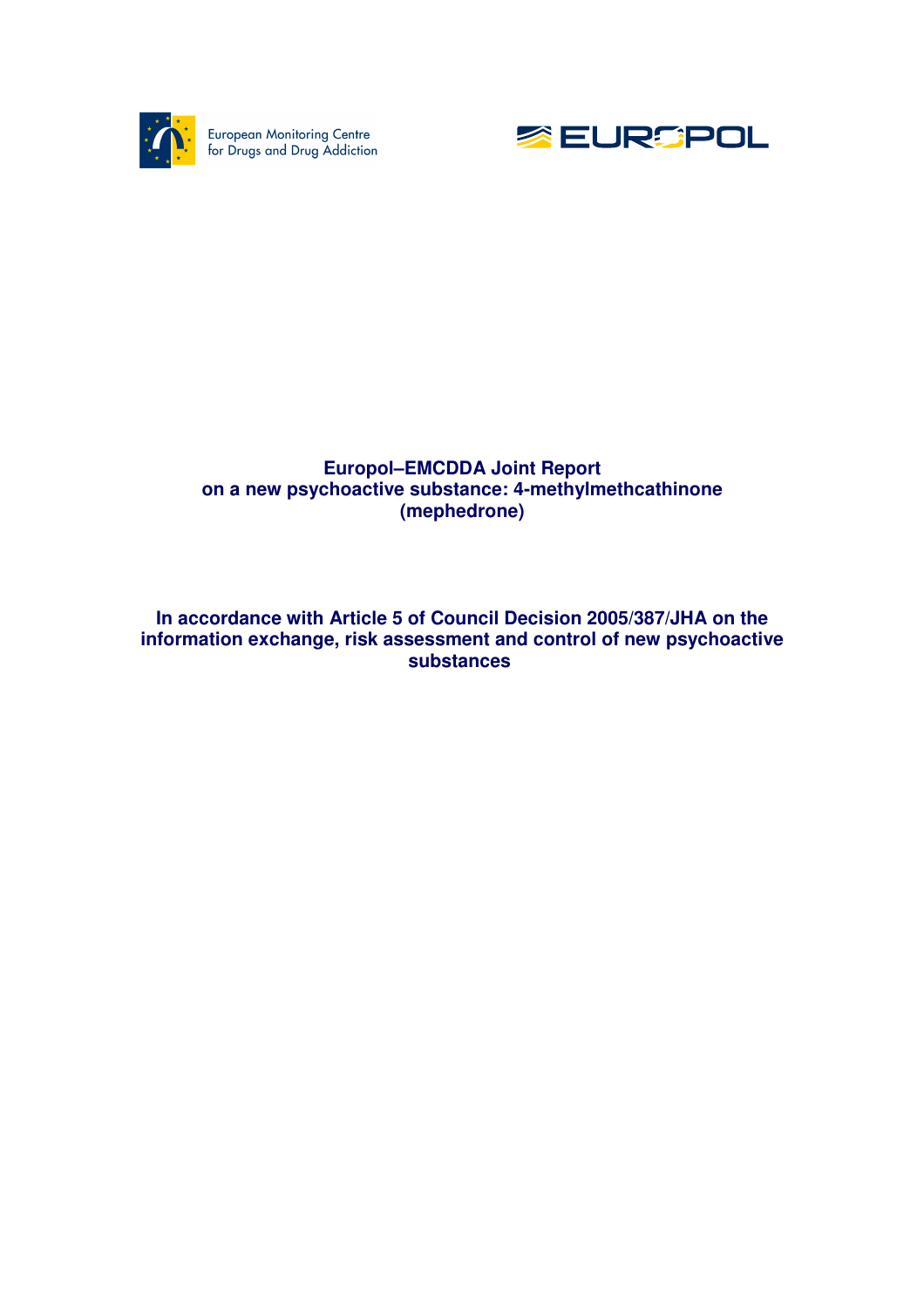# **Contents**

| $\mathbf{1}$ . |                                                                                            |  |
|----------------|--------------------------------------------------------------------------------------------|--|
| 2.             |                                                                                            |  |
| 3.             |                                                                                            |  |
|                | 3.1 Chemical and physical description, including the name under which the new              |  |
|                | psychoactive substance is known - Article 5.2(a) of the Decision  5                        |  |
|                | 3.2 Information on the frequency, circumstances and/or quantities in which a new           |  |
|                | psychoactive substance is encountered, and information on the means and methods            |  |
|                | of manufacture of the new psychoactive substance - Article 5.2(b) of the Decision . 6      |  |
|                |                                                                                            |  |
|                | 3.2.2                                                                                      |  |
|                | 3.3 Information on the involvement of organised crime in the manufacture or trafficking of |  |
|                | the new psychoactive substance - Article 5.2(c) of the Decision 11                         |  |
|                | 3.4 A first indication of the risks associated with the new psychoactive substance,        |  |
|                | including the health and social risks, and of the characteristics of users - Article       |  |
|                |                                                                                            |  |
|                |                                                                                            |  |
|                |                                                                                            |  |
|                | 3.5 Information on whether or not the new substance is currently under assessment, or      |  |
|                | has been under assessment by the UN system - Article 5.2(e) of the Decision 15             |  |
|                | 3.6 The date of notification on the Reporting Form of the new psychoactive substance to    |  |
|                | 3.7 Information on whether or not the new psychoactive substance is already subject to     |  |
|                | control measures at national level in a Member State $-$ Article 5.2(g) of the Decision    |  |
|                |                                                                                            |  |
|                |                                                                                            |  |
|                | 3.8.1 The chemical precursors that are known to have been used for the manufacture         |  |
|                |                                                                                            |  |
|                | 3.8.2 The mode and scope of the established or expected use of the new substance           |  |
|                | 18                                                                                         |  |
|                | 3.8.3 Other use of the new psychoactive substance and the extent of such use, the          |  |
|                | risks associated with this use of the new psychoactive substance, including the health     |  |
|                |                                                                                            |  |
| 4.             | Information from the EMA as requested by Article 5.3 of the Decision  20                   |  |
|                |                                                                                            |  |
|                |                                                                                            |  |
|                |                                                                                            |  |
| 5.             |                                                                                            |  |
| 6.             |                                                                                            |  |
|                |                                                                                            |  |
|                |                                                                                            |  |
|                |                                                                                            |  |
|                |                                                                                            |  |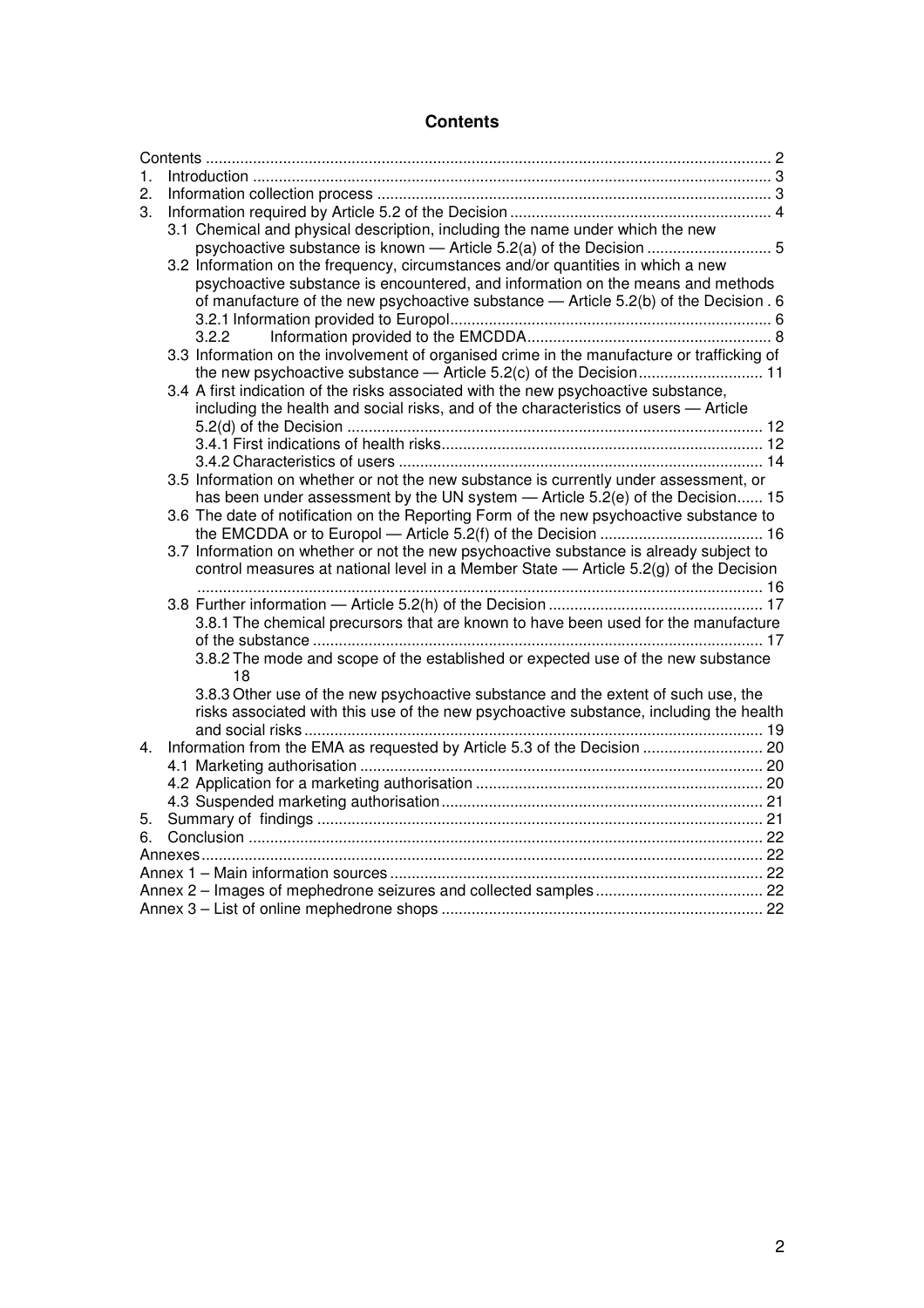# **1. Introduction**

Article 5.1 of Council Decision 2005/387/JHA  $(^{1})$  (hereinafter referred to as the 'Decision') stipulates that 'Where Europol and the EMCDDA, or the Council, acting by a majority of its members, consider that the information provided by the Member State on a new psychoactive substance merits the collection of further information, this information shall be collated and presented by Europol and the EMCDDA in the form of a Joint Report (hereinafter the 'Joint Report').' The Joint Report shall be submitted to the Council, the European Medicines Agency (EMA)  $(^2)$  and the Commission.

In January 2010, Europol and the EMCDDA examined the available information on a new psychoactive substance, mephedrone, through a joint assessment based upon the following criteria:

- 1. the amount of the material seized;
- 2. evidence of organised crime involvement;
- 3. evidence of international trafficking;
- 4. analogy with better-studied compounds;
- 5. evidence of the potential for further (rapid) spread; and
- 6. evidence of cases of serious intoxication or fatalities.

The EMCDDA and Europol agreed that the information collected on mephedrone satisfied all criteria (1 to 6). The two organisations therefore concluded that sufficient information had been accumulated to merit the production of a Joint Report on mephedrone as stipulated by Article 5.1 of the Decision.

## **2. Information collection process**

In compliance with the provisions of the Decision, on 20 January 2010 Europol and the EMCDDA launched a procedure for the collection of information on mephedrone, in order to prepare the Joint Report. The information was collected mainly through the respective networks in the Member States — the Europol national units (ENUs) and Reitox national focal points (NFPs). In addition, the EMA collected information through the Member States' national competent authorities (NCAs) responsible for medicinal products. The information collection process was largely concluded by 3 March 2010; however, additional information and clarifications from some Member States were received up to four weeks after this date.

Europol asked the ENUs to provide information on:

- the level of production of mephedrone in their country;
- − the level of distribution of mephedrone in their country;
- − the level of trafficking in their country, both for internal, transit or export purposes;
- − the number of seizures of mephedrone in their country, the total amount of the seizures, country of origin, details on the tablets and logos, including photos;
- − the role of organised crime, or criminal groups, in the production, distribution and trafficking of mephedrone in their country;
- − any known aspect of violence and/or money laundering relating to the production and trafficking of mephedrone.

 $\overline{a}$ 

<sup>)</sup> OJ L 127, 20.5.2005, p. 32

 $\binom{1}{1}$  $\zeta^2$ ) Formerly referred to as the EMEA.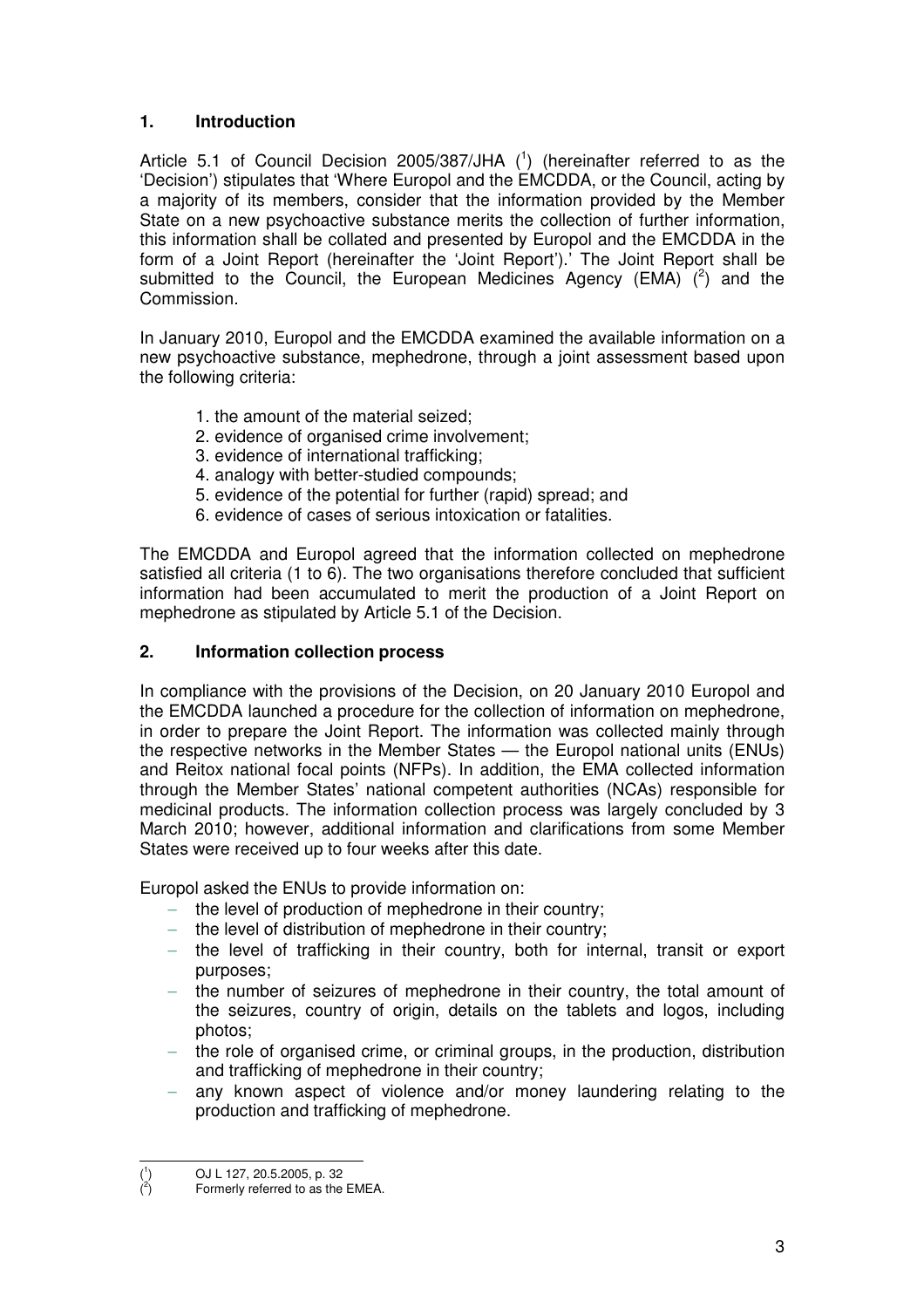Europol received responses from 22 Member States  $(3)$ .

According to Article 5.3 of the Decision, the EMA asked the Member States' national authorities responsible for human and veterinary medicinal products to provide information on whether:

- − the new psychoactive substance mephedrone has obtained a marketing authorisation;
- − the new psychoactive substance mephedrone is the subject of an application for a marketing authorisation;
- − a marketing authorisation that had been granted in respect of the new psychoactive substance mephedrone has been suspended.

Furthermore, in anticipation of Article 7.3 of the Decision in relation to the manufacturing of medicinal products in the European Union, the EMA, in consultation with the EMCDDA, requested whether the new psychoactive substance mephedrone is used to manufacture a medicinal product:

- − which has been granted a marketing authorisation; or,
- − for which an application has been made for a marketing authorisation; or,
- − for which a marketing authorisation has been suspended by a competent authority.

Twenty-one Member States  $(4)$  replied to the EMA's request.

The rest of the information included in the Joint Report was collected by the EMCDDA through a structured questionnaire from the Reitox NFPs. The EMCDDA received replies from all 27 EU Member States as well as Croatia and Norway. A specific information request on whether or not mephedrone is under assessment by the UN system was also made to the World Health Organization (see section 3.5). Furthermore, a literature review and structured Internet searches were carried out by the EMCDDA. To facilitate the reading of the report, the full references of the quoted scientific articles are usually not included in the text; however, a list of the main information sources is annexed (Annex 1).

Thus, information included in sections 3.2.1, 3.3 and 3.6 (partly) of the Joint Report was provided by Europol, while the EMCDDA provided information included in sections 3.1, 3.2.2, 3.4, 3.5, 3.6 (partly), 3.7, 3.8.1 and 3.8.2. The information included in sections 3.8.3, 4.1, 4.2 and 4.3 was provided by the EMA. The summary findings and the conclusion of the Joint Report were prepared and agreed by the two organisations responsible — the EMCDDA and Europol.

## **3. Information required by Article 5.2 of the Decision**

The order and titles of subsections 3.1 to 3.8 and section 4 below are exactly as they appear in Article 5.2(a) to (h) and Article 5.3(a) to (c) of the Decision. Moreover, all sections are cross-referenced with those set down in the Decision.

 $\overline{a}$  $\int_0^3$ 

 $\ddot{(^4}$ 

<sup>)</sup> Belgium, Bulgaria, Czech Republic, Denmark and Malta did not provide information.

<sup>)</sup> Belgium, Bulgaria, Czech Republic, Denmark, Germany, Estonia, Spain, France, Italy, Cyprus, Latvia, Lithuania, Hungary, Netherlands, Poland, Portugal, Romania, Slovenia, Slovakia, Sweden and United Kingdom.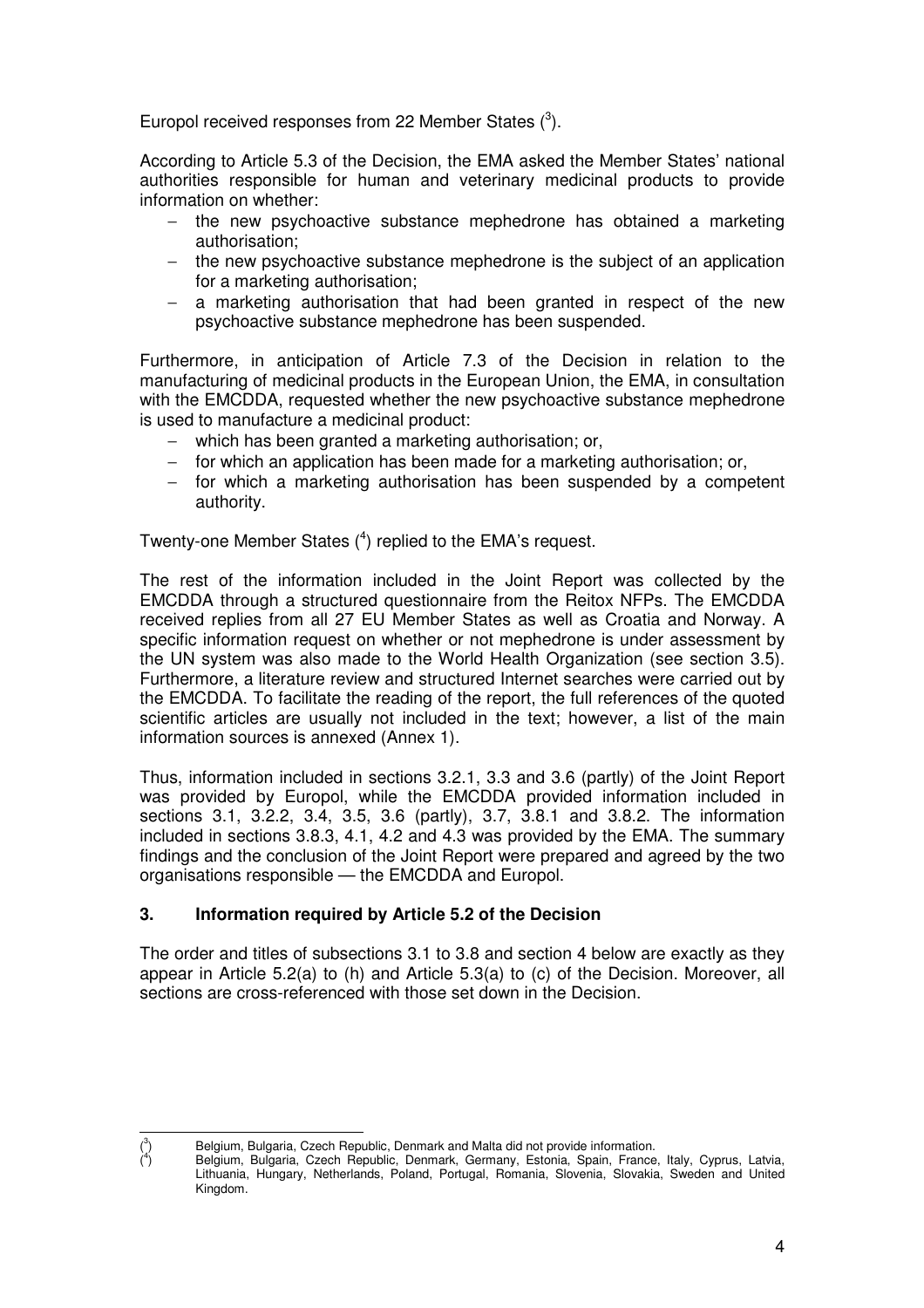### **3.1 Chemical and physical description, including the name under which the new psychoactive substance is known — Article 5.2(a) of the Decision**

#### Chemical description and names

Mephedrone is the common name for 4-methylmethcathinone. The systematic IUPAC name is:  $(RS)-2$ -methylamino-1- $(4$ -methylphenyl)propan-1-one  $(^5)$ .

Mephedrone is a psychoactive substance which belongs to the group of synthetic cathinone derivatives. All known cathinone derivatives are either N-alkylated or the nitrogen atom is part of a pyrrolidine ring. Like mephedrone, most of the cathinone derivatives marketed are ring-substituted.

Many synthetic cathinones are N-methylated, e.g. mephedrone, methylone, metamfepramone, methedrone, flephedrone  $(6)$  – and can be considered as ephedrone (methcathinone  $\binom{7}{1}$ ) derivatives — i.e. mephedrone can be named as 4methylephedrone, or p-methylephedrone. Other names include 4,Ndimethylcathinone and p-methylmethcathinone. Cathinone derivatives are closely related to the phenethylamine family of psychostimulants — thus, mephedrone itself is β-keto-(4, N-dimethylamphetamine). Pyrrolidine derivatives (e.g. PPP, MDPV  $(8)$ ) can be regarded as a subset of cathinones sharing the same skeleton as pyrovalerone (9).

Mephedrone is also known by some of its codenames – MMC or 4-MMC (which is an abbreviation for 4-methylmethcathinone), M-CAT or MMCAT, subcoca-I, etc. However, as code names could be confusing, they should be used only for initial orientation. Some of the users' and brand names by which mephedrone is known in the European Union Member States are included in subsection 3.8.2 of this report.

The molecular structure, formula and weight of mephedrone are shown below.



Molecular formula: C<sub>11</sub>H<sub>15</sub>NO

Molecular weight: 177.242

Identification and analytical profile

Chemical Abstracts Service (CAS) registry numbers of mephedrone: 1189805-46-6 (base); 1189726-22-4 (hydrochloride salt).

 $\overline{a}$  $(5$ ) Other chemical names include: 2-methylamino-1-p-tolylpropan-1-one, (RS)-α-methylamino-4-methyl-

propiophenone, 4'-methyl-2-methylaminopropiophenone and (RS)-4-(2-methylaminopropionyl)toluol.

 $($  $^6$ ) Methylone (3,4-methylenedioxy-N-methylcathinone or βk-MDMA), metamfepramone (N,N-dimethylcathinone), methedrone (4-methoxymethcathinone or βk-PMMA) and flephedrone (4-fluoromethcathinone, 4-FMC).

 $\mathcal{C}$ ) Methcathinone is listed in Schedule I of the United Nations 1971 Convention on Psychotropic Substances.  $\zeta^8$ ) α-Pyrrolidinopropiophenone (PPP) and 3,4-methylenedioxypyrovalerone (MDPV)

<sup>(</sup> 9 ) Pyrovalerone is listed in Schedule IV of the United Nations 1971 Convention on Psychotropic Substances.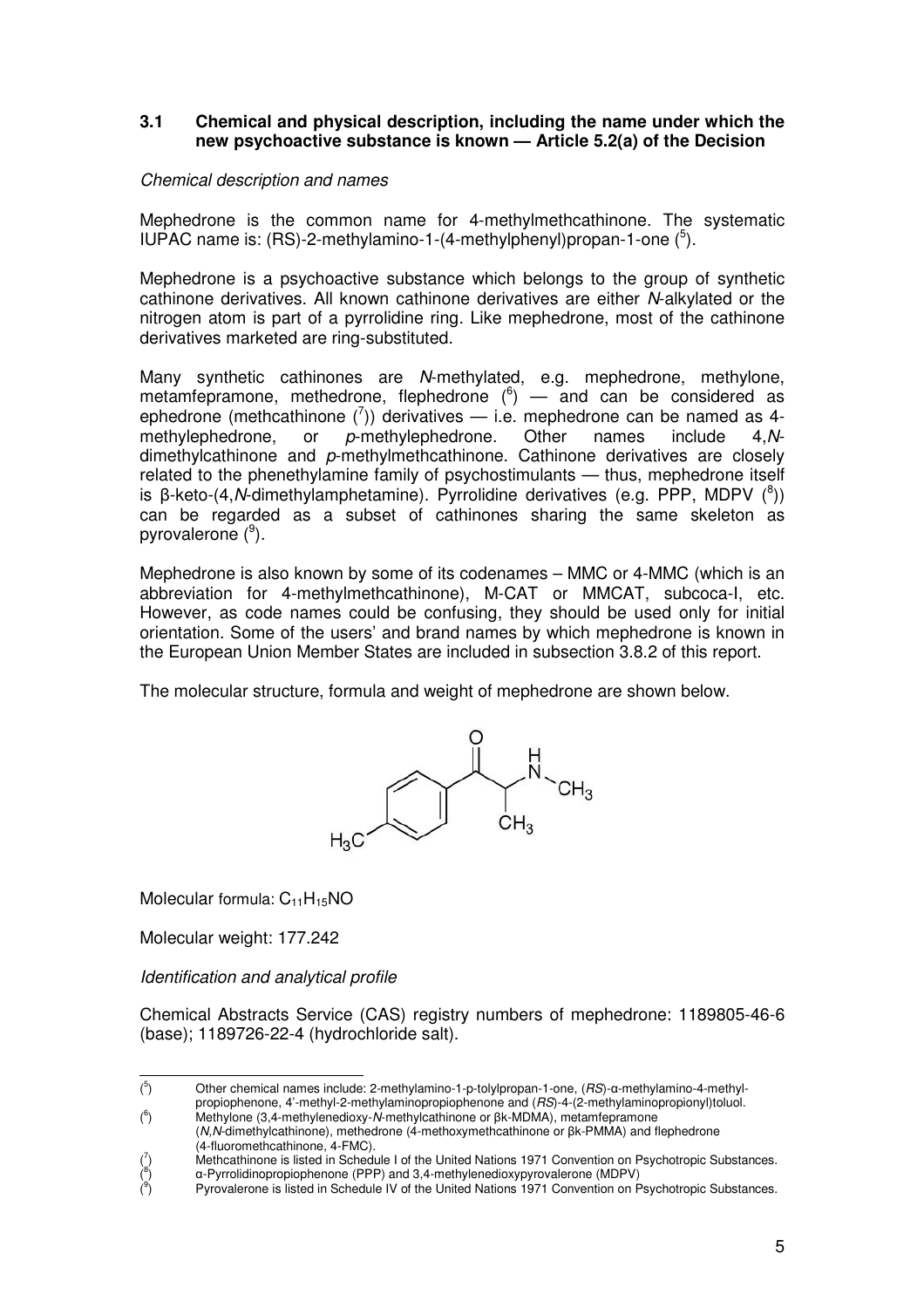Colour screening test results: cathinone derivatives and in particular mephedrone do not give a coloured reaction with the Marquis field test.

Mass spectral data for mephedrone  $(m/z)$ : 58 (base peak, 100 %). This technique does not distinguish between methylmethcathinone isomers (i.e. 4 methylmethcathinone from 3-methylmethcathinone).

Analysis using gas chromatography coupled with mass spectrometry (GC/MS) and infrared spectroscopy (IR) is straightforward. Nuclear magnetic resonance spectroscopy (NMR) allows the elucidation of the stereochemistry of the molecule. Immunoassay field tests for methamphetamine give false positive reactions with some cathinone derivatives (<sup>10</sup>).

### Physical description

Mephedrone hydrochloride salt is a white powder, while its free base is a yellowish liquid at ambient temperature. Mephedrone is sold as its stable, water-soluble, white or lightly coloured hydrochloride salt; most likely as a racemic mixture of the two enantiomers.

Mephedrone is commercially available from chemical suppliers on the Internet where it can be purchased in bulk. The purity of mephedrone offered on the Internet is very high — purportedly over 99 %.

Although some concerns have been raised on the purity of the most probable mephedrone precursor 4-methylpropiophenone (see section 3.8.1), which may contain its isomer 3-methylpropiophenone, NMR analysis of several samples of seized mephedrone in the United Kingdom showed no evidence of the 3-isomer, and IR analysis indicated that most of the seized mephedrone is pure.

A more detailed description of mephedrone dosage unit forms and seizures encountered in the European Union Member States can be found in subsections 3.2.1 and 3.2.2 below. Description of various mephedrone forms sold online can be found in subsections 3.2.2 and 3.8.2. A full account of the available images of seizures and collected samples is annexed (Annex 2).

#### **3.2 Information on the frequency, circumstances and/or quantities in which a new psychoactive substance is encountered, and information on the means and methods of manufacture of the new psychoactive substance — Article 5.2(b) of the Decision**

# **3.2.1 Information provided to Europol**

### Level of production, distribution and trafficking

As mephedrone is legally available in powder form via the Internet and smart shops, processing activities by organised crime are limited to tableting.

Eleven Member States reported seizures of mephedrone to Europol. Germany, Estonia, Ireland, Italy, Latvia, Romania, Slovenia, Slovakia and Finland reported minor seizures, ranging from 2 grams seized in Italy to approximately 320.36 grams

 $\overline{a}$ ( Detailed analytical profiles of mephedrone and other synthetic cathinone derivatives are available at the EMCDDA's European database on new drugs (EDND).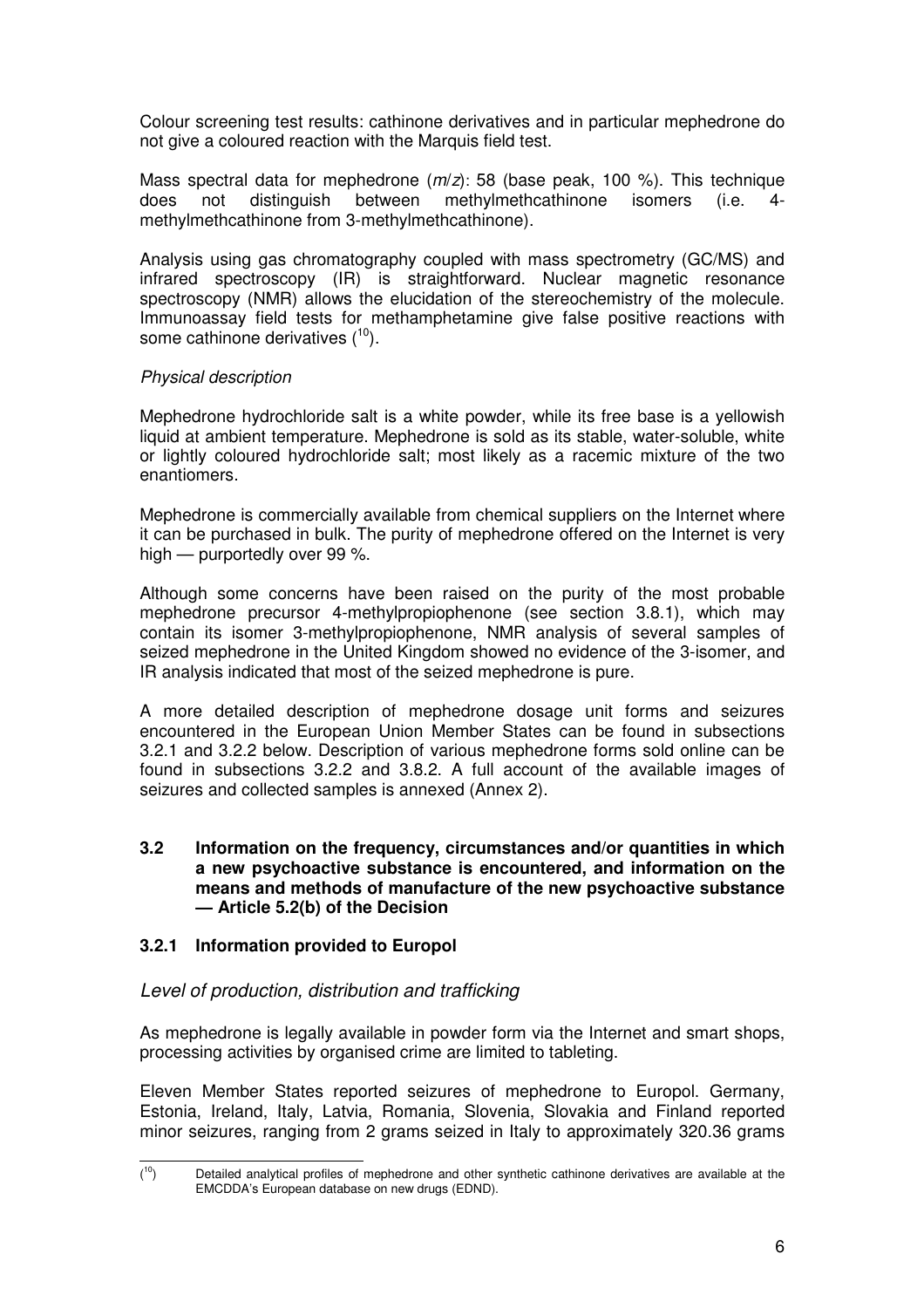of powder seized in six incidents and one seizure of 4 400 tablets with a 'triangular' logo imprint seized in Germany. The Latvian seizures totalling 678 tablets and 1.26 grams of powder made in three seizures during 2009 had an 'R' logo imprint on all the tablets. Also, Slovakia reported one seizure of 1 197 tablets, all with a 'Captagon' logo imprint on the front and an '®' imprint on the back of the tablets. Furthermore, the United Kingdom reported 48 seizures totalling 14.8 kilograms of powder and eight tablets during 2009. Included in these seizures was 4.95 kilograms of powder marked as 'Glucose', which were intercepted concealed in two cardboard boxes en route from China. In addition, in January 2010, an additional parcel originating from China on its way to the United Kingdom, containing approximately 5.1 kilograms of mephedrone, was intercepted before entry.

Information received from Dutch law enforcement to one of Europol's expert systems revealed the seizure of one tableting site and four related storage locations in October 2009, with preliminary estimated seizures of more than 130 kilograms of mephedrone (equalling approximately 260 000 tablets). Most were in the form of tablets with a 'ROCHE 2' imprint, whilst smaller quantities of both powder and liquid forms of mephedrone were also found at all seized locations. Further, information submitted from this Member State revealed a seizure of an additional tableting unit during 2009 where powders containing mephedrone together with mCPP, 2C-B and MDMA were found. In addition, known legal importations of mephedrone from China took place during 2008 totalling 34.7 kilograms. However, planned further distribution of the imported mephedrone is not known.

One Member State, Austria, reported a case involving an 'Internet online shop' where legal substances, including mephedrone, were sold sourced from China and the Netherlands for EUR 3 000–7 000 per kilogram. Afterwards, these were sold in powder form to buyers for EUR 20–40 per gram. Also, it was found that approximately 600 orders were made on a monthly basis. Additionally, Germany reported that the Austrian case had led to the discovery of several kilograms of mephedrone sold to German customers.

One Member State, Estonia, reported that intelligence suggested that two organised crime groups in that country were involved in the trafficking of mephedrone sourced from Ireland and the United Kingdom.

Two Member States reported on legal importations: in Ireland, mephedrone was sold throughout the country in retail outlets known as 'head shops', whilst the United Kingdom similarly reported this substance to be legally available as a 'legal high' sold via the Internet and in 'smart shops' advertised as 'plant food'.

Apart from the Dutch law enforcement contribution to one of Europol's expert systems, no other Member State provided further information suggesting European Union wide large-scale processing of, and/or trafficking in mephedrone. However, contributions from Germany, Estonia, Austria and the United Kingdom indicated legal production and distribution from Asia and in particular from China, where it was available in bulk via the Internet.

Eight Member States: Greece, France, Cyprus, Lithuania, Luxembourg, Hungary, Poland and Portugal reported to Europol that they made no seizures of mephedrone, whilst three Member States: Ireland, Spain and Sweden did not specify whether seizures had taken place and, if so, the amounts.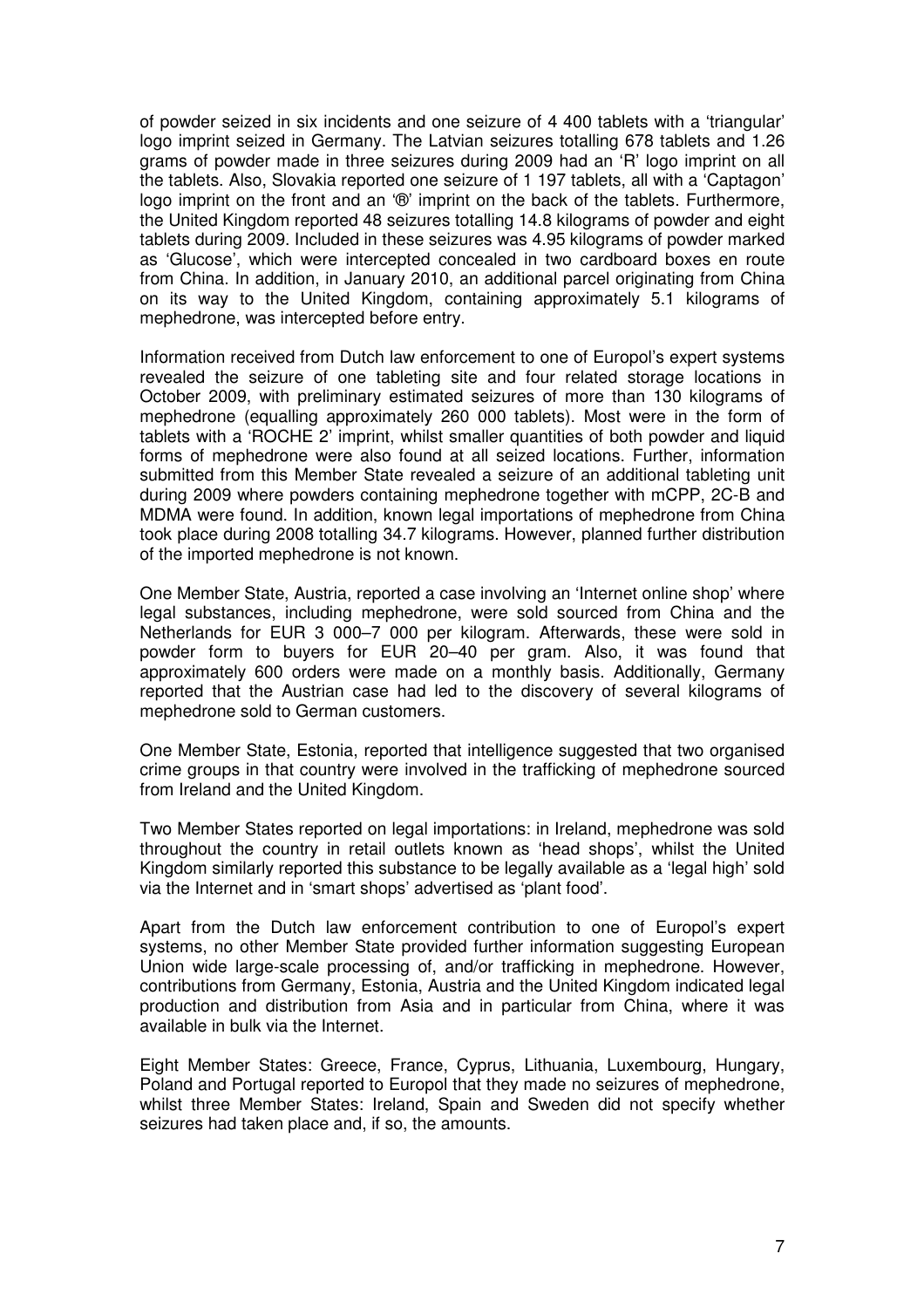## **3.2.2 Information provided to the EMCDDA**

Twenty Member States reported mephedrone detections  $(1)$  as follows: Belgium, Czech Republic, Denmark, Germany, Estonia, Ireland, France, Cyprus, Latvia, Hungary, Malta, Netherlands, Austria, Poland, Romania, Slovenia, Slovakia, Finland, Sweden and United Kingdom; as well as Croatia and Norway.

The reported mephedrone detections refer to various physical forms, mostly powders of various colours (white, yellowish, beige and brown) — found in Belgium, Belgium, Denmark, Germany, Estonia, Ireland, France, Latvia, Hungary, Malta, Netherlands, Austria, Poland and Finland; but also tablets of various colours, weight, diameter, thickness, shape, with or without a logo and/or markings — found in Belgium, Germany, Ireland, Cyprus, Latvia, the Netherlands, Romania, Slovakia, Sweden, the United Kingdom, Croatia and Norway; capsules — found in France, Finland, Sweden, the United Kingdom and Croatia; and a liquid — seized in a small quantity from a head shop in Romania (exact composition not specified)  $(1^2)$ .

#### Seizures

 $\overline{a}$ 

Most of the Member States reported small to medium-size seizures, which varied from a single seizure in Cyprus (166 tablets  $(^{13})$ ), Malta and Slovenia (a small quantity of powder), to few seizures of 1 to 20 dosage units (tablets or capsules) or small quantities of powder (Belgium, Denmark, Estonia, France, Poland, Finland and Croatia).

Latvia, Hungary and Austria reported slightly bigger seizures mainly in powder form (amounting to approximately 1 kg in total for each country). Bigger seizures, mainly tablets (between 1 000 and 5 000 units) were reported by Germany, Slovakia and Norway. Finally, the biggest seizure reported in 2009 was from the Netherlands -276 000 tablets and about 50 kg of powder (see also section 3.2.1 above).

Two countries – Sweden and the United Kingdom – reported analyses for seizures by year and/or by semester. Sweden provided a breakdown for 2008 (82 seizures amounting to approximately 4.7 kg) and for 2009 (346 seizures totalling 8.7 kg).

The United Kingdom reported an increasing trend in seizures: from 2 in 2008 to 20 in the first half of 2009 to 600 in the second half of 2009, which accounted for 88 % of synthetic cathinones seized in this period. Most of the seizures (over 97 %) occurred in powder form and amounted to more than 37 kg (74 % of the total weight of seized cathinones). Data provided by the United Kingdom Forensic Science Service (UK FSS) showed that, at the end of 2009, the number of cathinones seizures were three times higher than the number of MDMA seizures, and were only slightly lower than the number of piperazines seizures. Mephedrone, MDPV and methylone seizures (in this order) collectively represented over 97 % of the seizures and the total weight of synthetic cathinones  $(14)$ .

( Identification of mephedrone was not confirmed by analysis

<sup>(</sup> <sup>11</sup>) 'Detections' is an all encompassing term, which may include seizures and/or collected and/or biological samples.

 $(1^2)$ The Romanian police undertook an action in about 300 shops and seized big quantities of psychoactive substances in various physical forms (powders, tablets, bags, cigarettes and liquids). The exact composition of the seized material was not identified.

<sup>(</sup> A Google search (9/2/10) revealed that these top three cathinone derivatives collectively represented 87 % of all hits for the seven synthetic cathinones most commonly encountered in the United Kingdom.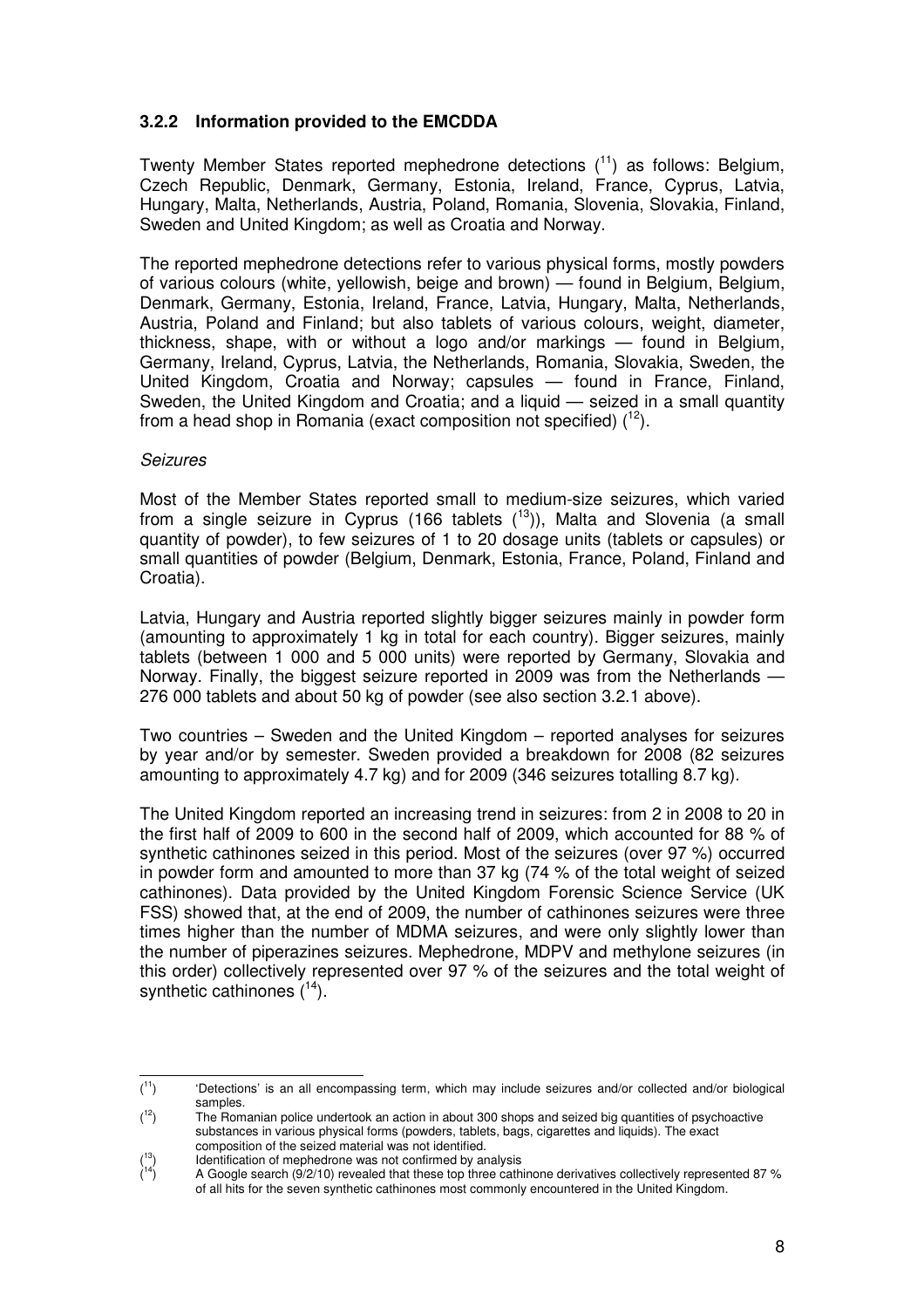In Ireland, Customs and the Police requested the Forensic Science Laboratory to analyse several 'head shop' products that contained cathinones. In Romania, in the period between August 2009 and January 2010, 100 samples of mephedrone were analysed by the Central Laboratory of Drug Analysis and Profiling of the General Inspectorate of Police. Most of them were seized from 'legal highs' shops and from drug users, including powders and syringes with liquids. The samples of mephedrone found in syringes also contained heroin (see section 3.8.2).

In general, it was not uncommon to find mephedrone in combination with other synthetic cathinones – i.e. methylone, butylone and ethylcathinone (Austria), fluoromethcathinone, ethylcathinone, and methoxymethcathinone (Romania), etc.

Furthermore, other substances were also encountered in combination with mephedrone: MDMA and mCPP  $(^{15})$  (Belgium), caffeine (Belgium, France, Austria, Romania and Slovakia), lactose (Slovakia), and so on.

Indications of international trafficking were reported by two Member States. In Germany, more than 4 000 tablets were found in a car registered in the Netherlands, and some objects which could be used for mixing, cutting and distribution were seized in an apartment. In the Netherlands a large quantity of tablets and powder were seized at Schiphol airport (see also 3.2.1).

#### Biological samples

The unavailability of a rapid qualitative screening method is a limiting factor for the detection of mephedrone. Furthermore, many European forensic/toxicological laboratories might not have a procedure in place for analysing cathinone compounds in biological samples, often due to the lack of reference standards for the drug or, especially, for its metabolites  $(16)$ . The most complete data sets on mephedrone detections in biological samples  $(^{17})$  are available from Ireland, Sweden and the United Kingdom.

The Irish Drug Treatment Centre Board Laboratory analysed 209 urine samples of methadone maintenance patients from a treatment centre in Dublin. Of the total 209 samples, 29 (13.9 %) were positive for mephedrone, 7 (3.3 %) for methylone and 0.5 % for 1-benzylpiperazine (BZP). Seven samples (3.3 %) showed the presence of both mephedrone and methylone. Out of the total number of samples, 163 were from randomly tested maintenance methadone patients — of which 12 (7.4 %) were positive for mephedrone and 2 (1.2 %) for methylone; and 46 were from suspected users of 'head shop' products — of which 17 (36.9 %) were positive for mephedrone and 5 (10.8 %) for methylone.

In Sweden, mephedrone was identified in 133 biological samples in 2008 (35 blood and 98 urine) and in 157 samples in 2009 (32 blood and 125 urine). In December 2008, a toxicologically confirmed fatal case was directly linked to mephedrone use; no other drug or alcohol was found (see Mephedrone related deaths in section 3.4.1).

In the United Kingdom, since January 2009 there were 31 presentations to the Emergency Department of Guy's and St. Thomas' Hospital in London, with acute toxicity related to self-reported mephedrone use (for details see London Clinical Data

( An example of a supplier of pure mephedrone for use as a reference standard is LGC Standards, http://www.lgc.co.uk/divisions/lgc\_standards.aspx (the cost of 25 mg of the hydrochloride salt is GBP146 + VAT).

j ( <sup>15</sup>) MDMA (3,4-methylenedioxymethamphetamine) and mCPP (1-(3-chlorophenyl)piperazine)

 $(17)$ Biological (human) samples, e.g. body fluids (urine, blood), tissues, hair, etc.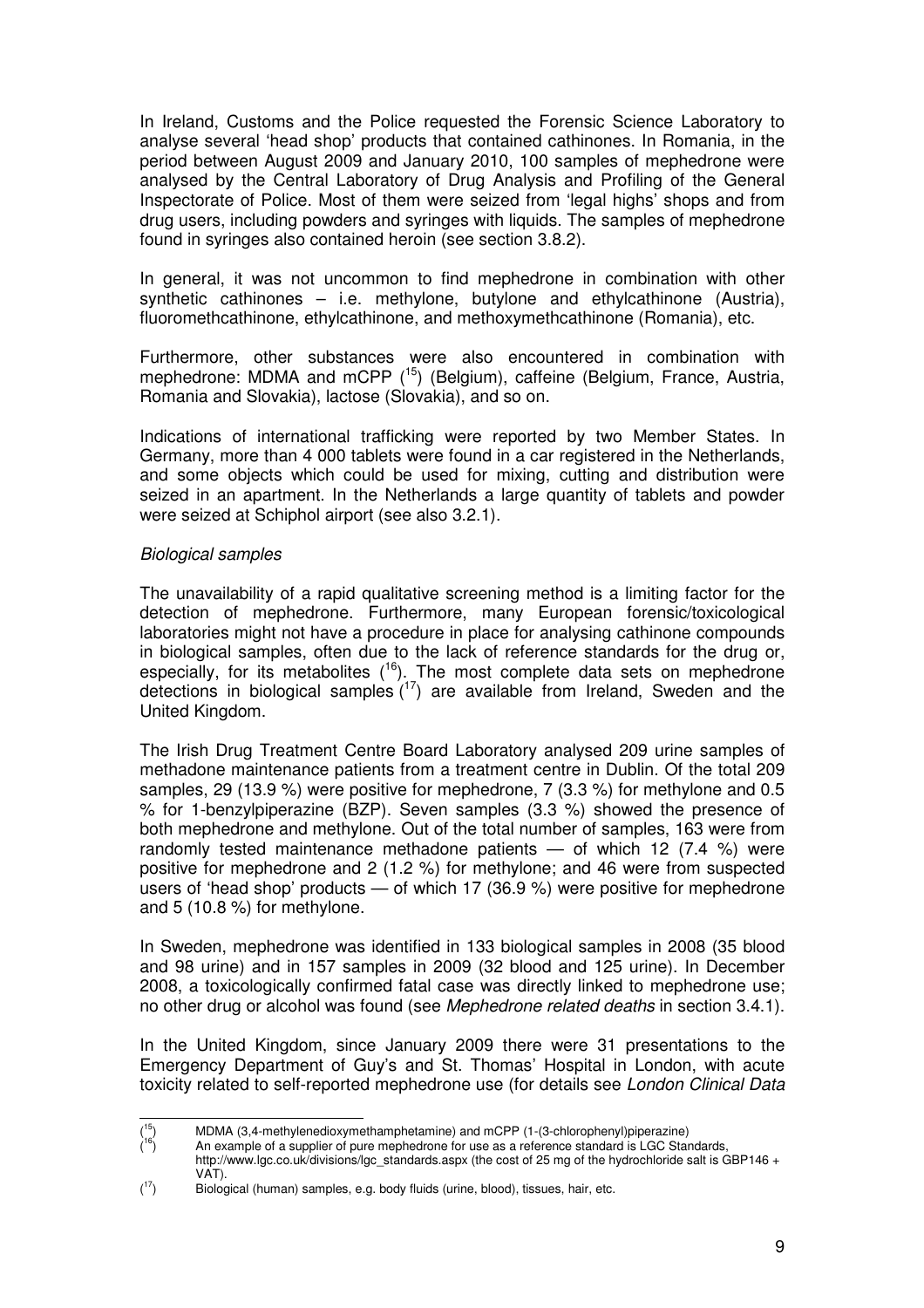in section 3.4.1). Furthermore, about a dozen deaths, where mephedrone was suspected to have been present in post mortem samples and/or implicated in death, are being investigated by different United Kingdom authorities.

Other suspected deaths associated with mephedrone have been reported by the media and a harm reduction NGO in Romania (2009) (<sup>18</sup>), where a working group on 'mephedrone related issues' was established in February 2010 to investigate nonconfirmed mephedrone related deaths. Six rapid urine test analyses of self-reported mephedrone consumers gave false positive results for amphetamine or metamphetamine.

## Collected samples, availability and content of mephedrone products

In addition to the seizures and the identifications in biological samples, six Member States (Belgium, Czech Republic, France, Netherlands, Austria and the United Kingdom) also reported collected samples  $(19)$ . In October 2009, in Vienna three samples of white powder containing mephedrone were analysed in the framework of the pilot pill-testing project 'ChEckiT!'. In Belgium, two samples with similar characteristics (white powder) were reported in Gent in August 2009.

Mephedrone was identified in the Czech Republic in a white powder sample bought in a London club for personal use by a young male. In France, five samples of powder containing mephedrone and sold as ecstasy, speed, MDMA or 'MPK' were collected by SINTES (Système national d'identification des toxiques et substances) in different regions between 2008 and 2009.

In the Netherlands, a number of samples were delivered to the Dutch Drugs Information and Monitoring System (DIMS) — 995 tablets containing mephedrone were collected, mostly during June and July of 2009. In almost all cases these tablets were sold to people as ecstasy or MDMA.

A formal report on a collected sample of mephedrone was submitted by the United Kingdom national focal point in October 2008. This consisted of four capsules analysed by TICTAC Communications, Toxicology Unit, St. George's Hospital Medical School; all of them contained mephedrone and ethylcathinone, some also contained caffeine.

### Availability on the Internet

Despite some seizures on the illicit drugs market described above, it seems that the main source of mephedrone-containing products for recreational users is the Internet where it is widely sold and aggressively marketed by a number of online shops. Mephedrone has been identified in 'ecstasy'-like tablets, but it is also sold as a 'legal high' — a legal alternative to amphetamine and cocaine — and there appears to be indications of an 'end user' market, i.e. specific demand for this designer drug, for which there is an increased awareness among some drug users, at least in the United Kingdom.

On the Internet, mephedrone is advertised as a 'research chemical', 'bath salts', 'for botanical research', 'plant food', 'plant feeder' and even 'hoover freshener', often with a note indicating that it is 'not for human consumption' in order to circumvent potential control mechanisms. There is often no indication of the presence of psychoactive

however the Institute of Legal Medicine was unable to detect mephedrone.

 $\overline{a}$ ( In particular, one death was suspected to be related to the combined use of heroin and mephedrone,

 $(19)$ Samples collected and analysed for monitoring, research or prevention/harm reduction purposes.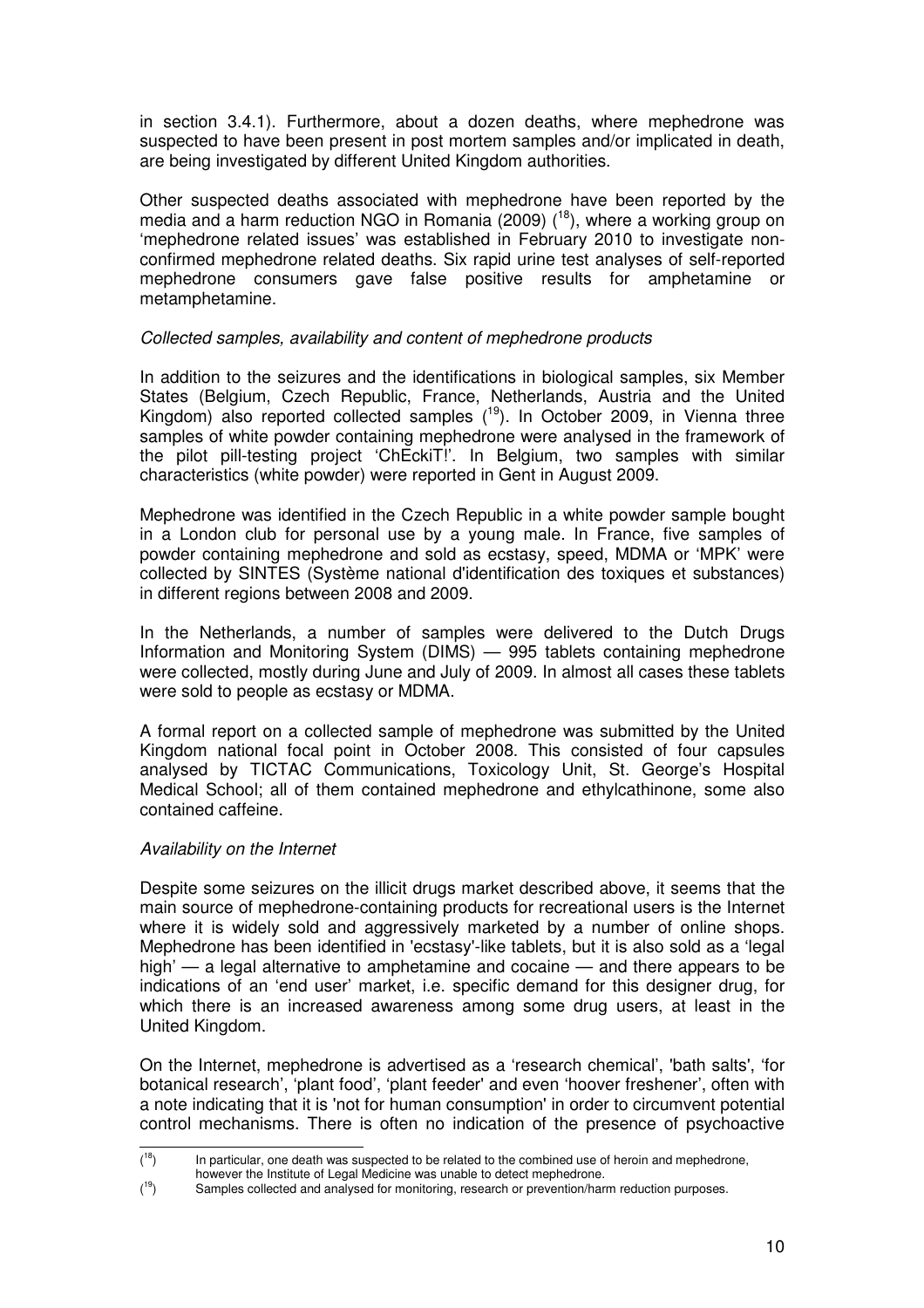substances in the list of ingredients of the marketed products. There are, however, online shops which are more explicit about the actual usage of mephedrone  $(^{20})$ .

Internet sites targeting recreational drug users offer mephedrone powder in retail quantities  $-1$  g, 5 g, 10 g up to for example 200 g. Furthermore, it can also be bought in bulk from Asian-based chemical laboratories (China) and from high street 'head shops' in Ireland and in the United Kingdom for personal use.

A targeted Internet search for online mephedrone shops conducted in December 2009 in English showed that at least 31 websites were selling the substance, the majority of them being dedicated mephedrone sites based in the United Kingdom  $(^{21})$ . In March 2010, an Internet audit following the same methodology identified 78 online shops (see Annex 3), of which 39 sold mephedrone in only retail quantities (less than 200 grams), while 38 sold it both in retail and bulk quantities. The vast majority of sites (90–95 %) specialised in synthetic cathinones and only a few (5–10 %) were 'legal highs' shops that also offered mephedrone. In March 2010 the average retail price for the purchase of one gram of mephedrone was GBP 11.90, i.e. slightly lower than in December 2009, with the majority of prices oscillating between GBP 9.50 and GBP 14 per gram.

#### **3.3 Information on the involvement of organised crime in the manufacture or trafficking of the new psychoactive substance — Article 5.2(c) of the Decision**

The Estonian information provided to Europol indicated the involvement of organised crime in the trafficking of mephedrone, whilst the Dutch information identified one tableting site where mephedrone was manufactured with a logo imprint. Also, an additional tableting site was reported seized in the Netherlands, however not indicating the possible logo punches used. In both cases, the involvement of organised crime was confirmed. Further, the seizures in Germany, Latvia and Slovakia included tablets with logo imprints indicating that they are sold in the user environment as ecstasy. Apart, from the Dutch information, none of the other data received, provides the tablets' origin. The German, Estonian, Dutch, Austrian and United Kingdom information suggest that the production of mephedrone in powder form is taking place in Asia and especially China, where it can be acquired in bulk.

### Money laundering aspects

No information was received on money laundering in relation to the production and/or trafficking of mephedrone.

### Violence in connection with production, wholesale and distribution

No information was received on incidents of violence in connection with the production, wholesale and/or distribution of mephedrone.

 $\overline{a}$ 

<sup>(</sup>

<sup>20</sup>) http://www.head-candy.com, http://naughtyplantfood.com, http://www.flowerpowerfeeder.co.uk and http://www.tranceplantfood.co.uk

 $(21)$ Polish online shops have also been reported as accepting euros or US dollars but not pounds sterling.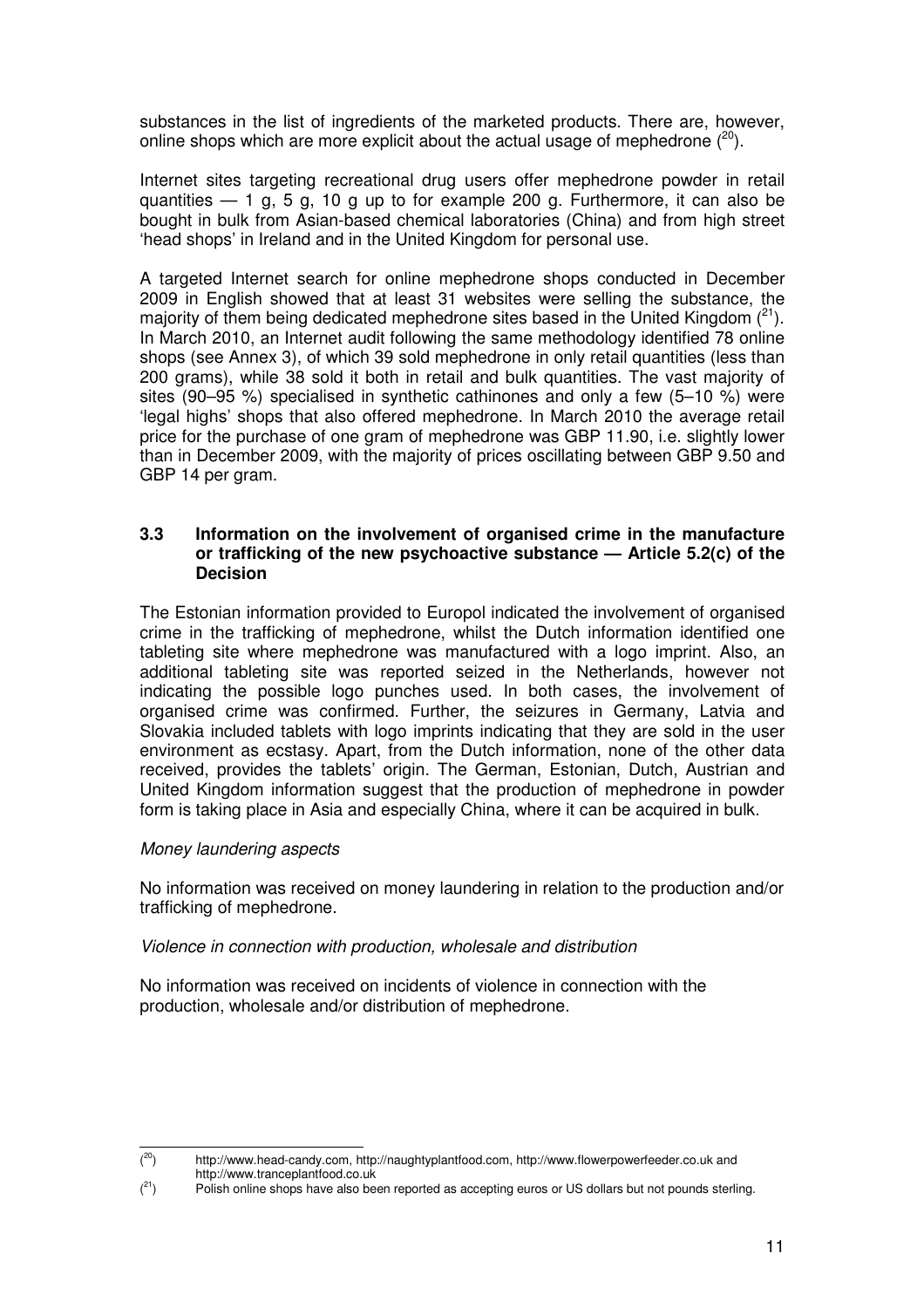## **3.4 A first indication of the risks associated with the new psychoactive substance, including the health and social risks, and of the characteristics of users — Article 5.2(d) of the Decision**

# **3.4.1 First indications of health risks**

As with phenethylamines, in the absence of ring-substitution, cathinones behave predominantly as central nervous system (CNS) stimulants, although generally with a lower potency than the corresponding phenethylamine analogue. The lower potency is caused by the β-keto group creating a more polar molecule with lower ability to cross the blood-brain barrier. In the presence of ring substitution, however, the properties are modified towards MDMA-like effects.

There are no formal pharmacokinetic and pharmacodynamic studies on mephedrone. There are no published formal studies assessing the psychological or behavioural effects of mephedrone in humans. In addition, there are no animal studies on which to base an extrapolation of potential effects. Therefore psychological and behavioural effects related to mephedrone use are based on users' reports and clinical reports of acute mephedrone toxicity. From the reported clinical effects seen in patients with mephedrone toxicity and effects reported on user discussion forums, it appears that mephedrone has similar sympathomimetic effects to amphetamine derivatives.

An online cross-sectional survey through a website  $(^{22})$  associated with the specialist dance music magazine Mixmag was carried out in late 2009  $(^{23})$ . The survey collected data from over 2 000 respondents on dance drug use of 29 substances, including a number of 'legal highs', among them mephedrone and methylone. Some results of the survey can be found in the relevant sections below.

### User reports

The desired psychological and behavioural effects reported by users include euphoria, general stimulation, enhanced music appreciation, elevated mood, decreased hostility, improved mental function and mild sexual stimulation. The latter effect was reported in 60 % of mephedrone users in the Mixmag survey. Overall, these effects seem comparable to that reported for other stimulant drugs such as MDMA, amphetamines and cocaine.

Users report on Internet forums that desired effects are typically seen within 15–45 minutes of oral ingestion. There are some reports of slower onset of action when mephedrone is taken orally on a full stomach. Following nasal insufflation, onset is reported by users to be within a few minutes and with peak effects within 30 minutes. Users report that the effects last approximately 2–3 hours and therefore that they may consume multiple doses during a session to prolong the duration of the desired effects. Reports from intravenous mephedrone users suggest that the high lasts approximately 10–15 minutes with an overall duration of desired effects of approximately 30 minutes.

The Mixmag survey reported on unwanted effects associated with mephedrone use. Commonly reported unwanted effects included: sweating (67 % of those who had used mephedrone), headaches (51 %), palpitations (43 %), nausea (27 %), cold or blue fingers (15 %).

 $\overline{a}$ 

www.dontstayin.com

<sup>(</sup> (

Mixmag Feb 2010, pp. 44–53 and personal communication from contacts in the National Addiction Centre (NAC), Department of Addictions, King's College London.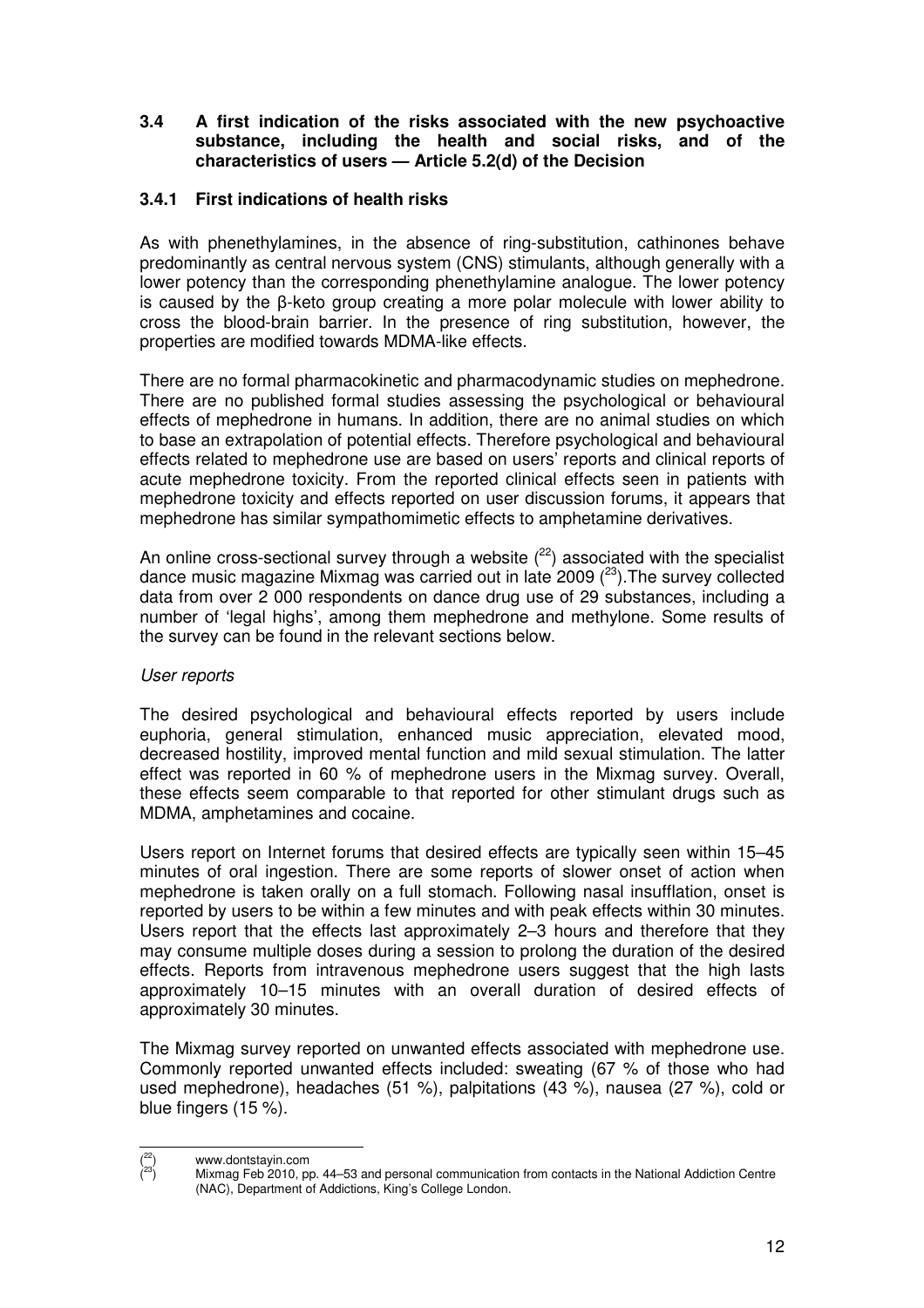Undesired psychological and behavioural effects reported by users include 'head rushes', inability to concentrate, inability to visually focus, memory problems, altered level of consciousness, erratic behaviour, hallucinations and delusions. The more severe unwanted effects appear anecdotally to be associated with high dose or prolonged mephedrone use. It is also possible that these may, in part, be related to concomitant use of alcohol, ketamine, heroin, GHB/GBL or other stimulant drugs such as MDMA, amphetamine or cocaine.

Furthermore, numerous symptoms are reported by users on Internet forums, these include: numbness and lack of tactile sensitivity, loss of appetite, insomnia, increased mean body temperature ('mephedrone sweat'), decrease in mean body temperature, bruxism, elevated heart rate and blood pressure, chest pain, nausea and vomiting, painful joints, discoloration of extremities/joints, abdominal pain, painful nasal drip with presence of blood, light headedness and dizziness, tremors and convulsions, headaches, cravings, nightmares, loss of concentration and memory loss, anxiety, dysphoria, depression, hallucinations, paranoia, fatigue and respiratory difficulties. It is not possible to determine the true use-dependence of these symptoms based on the user reports available and it is important to note that these are unconfirmed anecdotal reports from users.

There are reports, particularly after intravenous use of mephedrone of more severe psychological and behavioural effects. These include: (delusional) paracitosis leading to scratching and gauging of the skin particularly of the face, neck and arms; Parkinson-like twitching of limbs; paranoia; suicidal ideation and severe insomnia particularly after prolonged periods of use.

## Dependence

There are no published animal or *in vitro* studies investigating the 'dependence/abuse potential' of mephedrone. There is one report from the United Kingdom of a young professional male who developed dependence  $(^{24})$  following 18 months use of oral, nasal and rectal mephedrone. The clinical presentation included transient psychosis, hallucinations, hypomania and mood disturbances.

There are also anecdotal reports of mephedrone dependence being reported to the UK National Drug Treatment Monitoring system. The reports suggest that there is no reported physical withdrawal syndrome although psychological dependency is possible. User reports suggest that some individuals with high/frequent use of mephedrone develop 'craving' for it; this could be due to the high associated with its use and its relatively short duration of action.

### London clinical data

Detailed data are available on 31 cases of acute toxicity associated with self-reported mephedrone use in London since January 2009. The most common clinical symptom/sign on presentation was agitation (51.6 % of patients). There were eight (25.8 %) patients presented with palpitations, six (19.4 %) with vomiting, three (9.7 %) with a self-limiting pre-hospital seizure, one (3.4 %) with bruxism and one (3.4 %) with a headache. No patients had any skin discolouration or cool/cold peripheries.

Twenty-five (80.6 %) patients were discharged either directly from the emergency department or the short-stay observation ward. These patients required either a

 $\overline{a}$ ( The ICD-10 criteria were fulfilled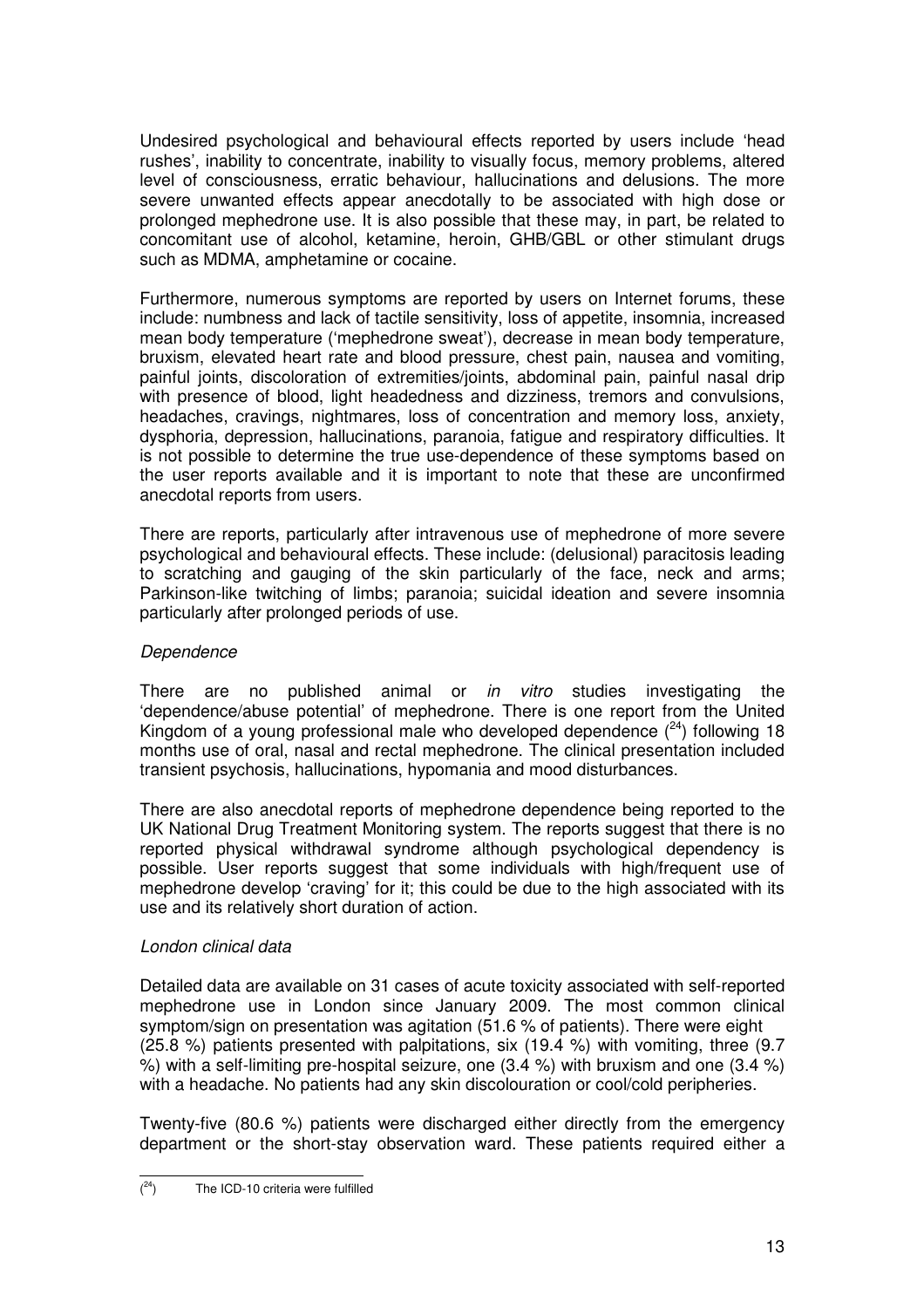period of observation prior to discharge and/or symptom control medications. Four (12.9 %) patients required the use of benzodiazepines for the management of agitation on presentation to the hospital. Of the six patients who were admitted to hospital, four were admitted for observation/management on a general internal medicine ward and two (6.4% of all presentations) required admission to the intensive care unit. All patients survived to leave hospital with no long-term sequelae on discharge.

#### UK National Poisons Information Service Data

There were no enquiries to the UK National Poisons Information Service (NPIS) concerning mephedrone prior to May 2009. Since this, enquiries to both the on-line TOXBASE service and the telephone service have increased month on month. By January 2010 there were over 30 calls to the telephone service and over 450 hits per month on the online TOXBASE service.

The most common clinical features were tachycardia and agitation; these were present in 10–20 % of individuals. The following clinical features were present in 5–10 % of individuals: anxiety, palpitations, chest pain, dizziness, dyspnoea, mydriasis and nausea. Features present in 1–5 % of individuals included abdominal pain, headache, vomiting, stupor, hypertension, increased sweating, abnormal vision, hallucinations, insomnia, renal pain and tremor.

#### Swedish Poisons Centre Data

The Swedish Poisons Centre received 150 enquiries concerning cathinones in 2008 and 2009. Mephedrone was involved in 100 of these (82 in 2008 and 18 and 2009). Tachycardia was present in 54 % of cases, restlessness in 37 %, mydriasis in 25 %, hypertension in 14 % and anxiety in 14 %.

#### Mephedrone related deaths

There has been only one confirmed death related solely to mephedrone. This case was in Sweden and was an 18 year old female who reported use of mephedrone and cannabis. Toxicological screening of blood and urine revealed the presence of mephedrone only (the mephedrone concentration was not reported), with no other drugs or alcohol detected.

The UK National Programme on Substance Abuse Deaths is aware of 14 cases in which mephedrone has either been detected in post-mortem samples or otherwise potentially implicated in death. Many of these cases are either awaiting full toxicological analysis or the outcome of an inquest into death. To date there are no deaths in the United Kingdom that have been confirmed to be related to mephedrone.

There have also been reports in the popular press in Romania of deaths potentially related to mephedrone; however, these have not been confirmed as being related to mephedrone (see section 3.2.2).

### **3.4.2 Characteristics of users**

Mephedrone has been sold as a 'legal' alternative to 'ecstasy', amphetamines and cocaine. However, the appearance of some of the seizures and information from the Dutch DIMS suggest that mephedrone-containing tablets are also sold on the illicit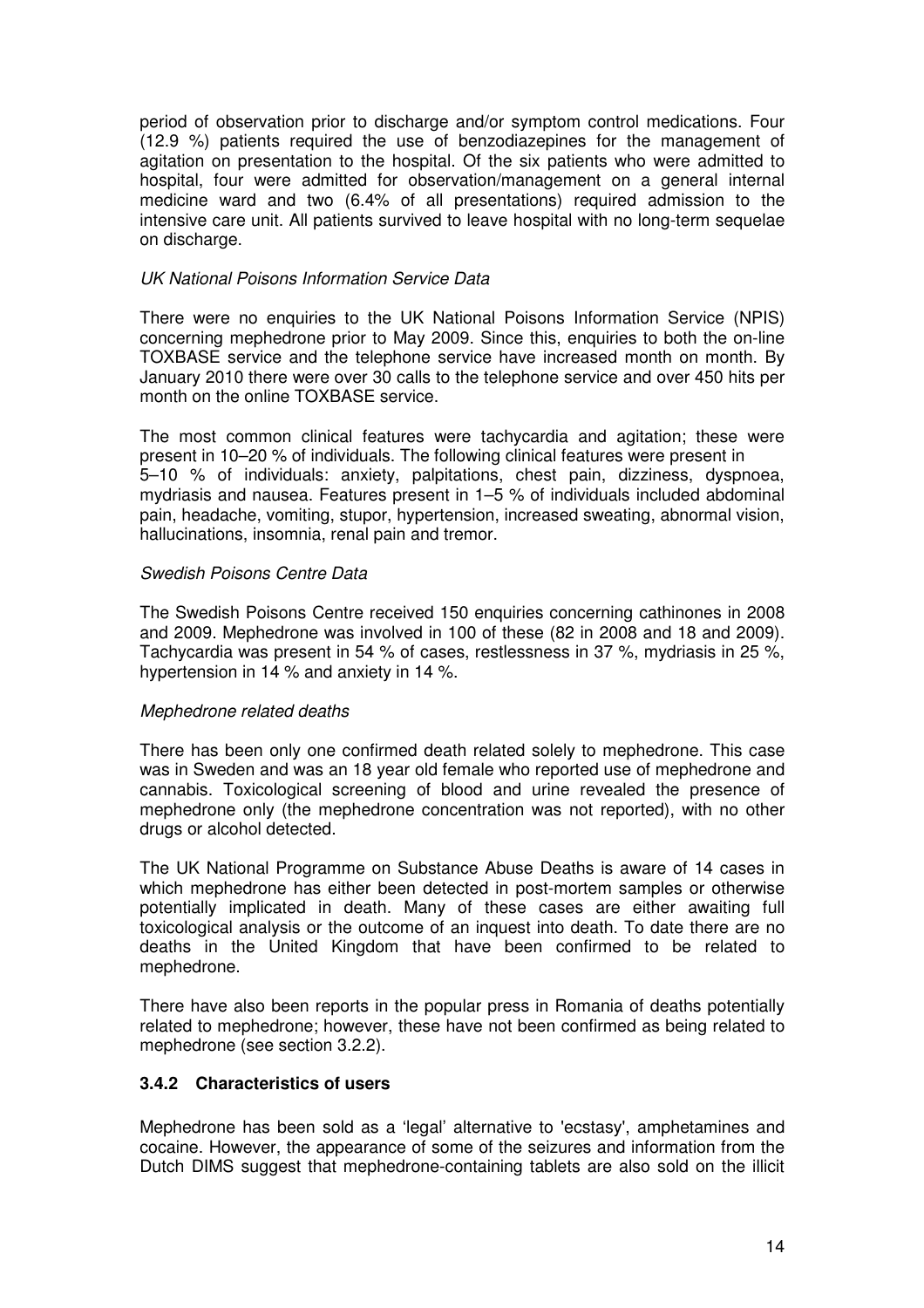market as 'ecstasy'. Therefore, it can be generally assumed that mephedrone users are similar to the populations using the latter. In summary, this is predominantly a youth phenomenon, in particular of 15- to 24-year-olds, with rates of drug use higher in males than in females, predominantly from urban areas, who frequent clubs, discos and dance events.

There are, however, clear indications of the development of an 'end user' market, i.e. specific demand for the drug, particularly from users who purchase it online or from specialised shops. User websites appear to suggest that users are aware that mephedrone is effective in producing the desired high and that it has greater purity compared to other stimulant drugs such as MDMA and cocaine. There are anecdotal reports that due to the decreasing purity of MDMA and cocaine, some individuals previously using these drugs are switching to mephedrone.

A research project in Middlesbrough, the United Kingdom, which included focus groups with 10 mephedrone users — nine men and one woman — provides a useful insight into the main groups of recreational drug users (the main exception being the lack of women). All 10 users were over 18 years of age and polydrug users (mainly cannabis, alcohol and amphetamine). Most participants also mentioned being users of cocaine and ecstasy in the past, but generally indicated that they had ceased or reduced their use of these two drugs because of their low purity (which partly explains their increased interest in 'legal highs'). Some mentioned use of ketamine, and some mentioned use of other hallucinogens (e.g. LSD, magic mushrooms), but none indicated any use of heroin or crack. Six of the participants were males mostly in their late teens and early twenties, unemployed and generally reported using mephedrone and other recreational drugs while in nightclubs and parties. Two participants — a white man in his 50s and a white woman in her 40s — could be described as 'psychonauts' or long-term dedicated users of hallucinogens and other drugs. The remaining two, both white males in their early to mid-20s were moderate weekend users of recreational drugs.

# Future plans

The EMCDDA has access through UK-based researchers to a unique pool of young recreational mephedrone users. Telephone interviews are planned, carried-out using a structured questionnaire. The structured interview will address the following assessment domains: demographics (gender, age, employment status, sexual orientation); mephedrone use history (initiation, context, supply, route); mephedrone use (quantity, frequency, dose, use with other substances); effects (positive effects, contrasts with other substances); risks and harms (adverse and withdrawal effects, urges to use, control problems, tolerance); and purchasing patterns (suppliers, compounds bought). In addition, all participants will be invited to send a urine sample for toxicological analysis to determine the precise cathinone compounds(s) present after a recent use episode. Quantitative toxicological assessments will be correlated with the self-reported dataset.

#### **3.5 Information on whether or not the new substance is currently under assessment, or has been under assessment by the UN system — Article 5.2(e) of the Decision**

The World Health Organization (WHO) is the specialised United Nations (UN) Agency designated for the evaluation of the medical, scientific and public health aspects of psychoactive substances under the 1961 and 1971 UN Conventions.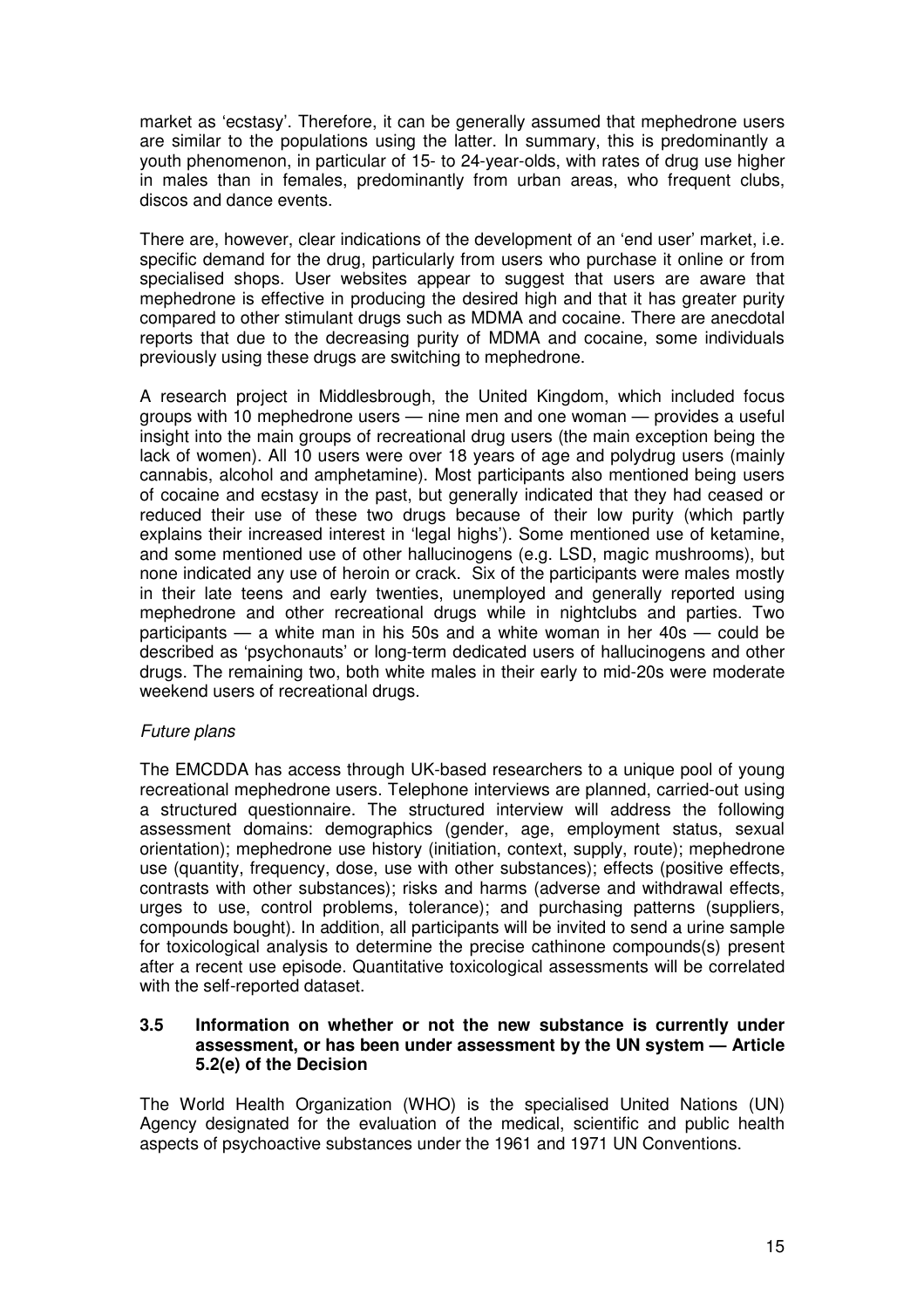On 25 January 2010, WHO informed the EMCDDA that mephedrone (4-MMC) is currently not under assessment and has not been under assessment by the UN system.

### **3.6 The date of notification on the Reporting Form of the new psychoactive substance to the EMCDDA or to Europol — Article 5.2(f) of the Decision**

The first official EMCDDA–Europol notification of mephedrone, reported as subcoca, dates from 7 March 2008 from the Finnish NFP. The reporting form details two seizures of incoming post by the Finnish customs: 12 capsules with white powder, in a package marked 'neorganics/supplement to life' seized on 22 February 2008; and 24 capsules with white powder, in a package marked 'Extreme/S.C./Plant Food'/www.feedmybushes.com' seized on 22 November 2007.

Samples of the seized materials were sent by the Finnish Customs Laboratory to the Swedish National Laboratory of Forensic Science (SKL) for confirmation and were found to contain two different substances: subcoca I and subcoca II. On 18 April 2008, the Finish NFP reported the exact chemical structures of both substances: subcoca  $I$  — mephedrone and subcoca  $II$  — ethylcathinone. The capsules found in Finland contained either only mephedrone or both compounds — mephedrone and ethylcathinone.

Mephedrone was added to the list of new psychoactive substances monitored by the EMCDDA and Europol via the early warning system and a profile of the substance was created in the European database on new drugs (EDND). Analytical details and background information have been exchanged on various occasions between EMCDDA, Europol and the Member States. The Commission and the EMA were kept duly informed.

### **3.7 Information on whether or not the new psychoactive substance is already subject to control measures at national level in a Member State — Article 5.2(g) of the Decision**

In 22 Member States, mephedrone is not controlled under the terms of the 1961 or 1971 UN Conventions. Of these, one has initiated such a control that will come into effect in June 2010, and two have controlled the substance by other means.

Five Member States — Denmark, Germany, Estonia, Romania and Sweden — as well as Norway control mephedrone under drug control or equivalent legislation. In Denmark, effective from 21 December 2008, the Ministry of Health and Prevention added mephedrone and other synthetic cathinone derivatives (e.g. ethylcathinone and flephedrone) to list B of controlled substances — mephedrone may only be used for medical or scientific purposes. In Estonia, mephedrone is controlled as of 27 November 2009 by Regulation N. 87 of the Ministry of Social Affairs, which added the substance to the first list of narcotic and psychotropic substances. In Germany, as of 22 January 2010, mephedrone is controlled by the  $24<sup>th</sup>$  Amending Regulation on Narcotic Drugs. Within this regulation mephedrone falls under schedule I of the Narcotics Act (BtMG) ('narcotics not eligible for trade and medical prescription'). In Romania, as of 10 February 2010 mephedrone has been added by Government decision to Table 1 of law 13/2000 in the category of 'drugs of highest risk'. Accordingly, production, trafficking and possession of mephedrone-based products are illegal. In Sweden, mephedrone is controlled as a narcotic drug since 25 May 2009. In Norway, mephedrone is controlled by virtue of an 'analogue' approach. It is considered to fall within Regulation of 30 June 1978 no. 08 relating to narcotics as a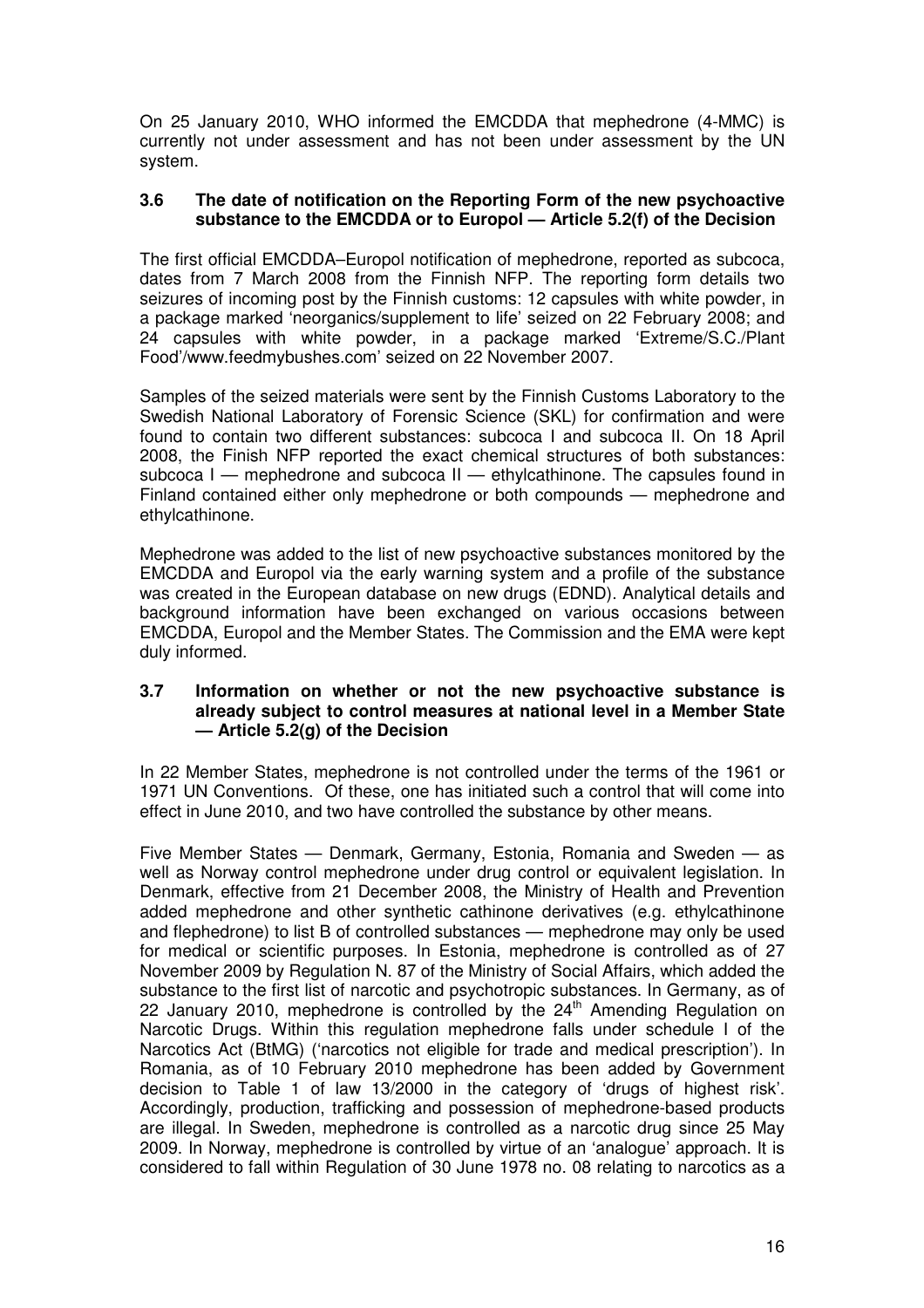'derivative' of a listed substance; it is however not included as such in the specific National Narcotic Drug List of the Regulation.

Ireland has recently started a procedure to control mephedrone under drugs legislation together with five other synthetic cathinone derivatives (including methylone) that were found in 'head shop' products. The sale and possession of these substances will be made illegal and subject to criminal sanctions under the Misuse of Drugs Act. The legislation will come into effect in June 2010.

Two Member States — the Netherlands and Finland — apply control measures to mephedrone under their medicines legislation. In the Netherlands, mephedrone is classified as a medicinal product and is, therefore, controlled under medicinal products legislation. In Finland, mephedrone is classified as medicine since September 2008 under the Medicines act (395/87).

In Croatia, mephedrone is controlled under precursors control legislation since 4 January 2010 (OG 02/10).

### **3.8 Further information — Article 5.2(h) of the Decision**

#### **3.8.1 The chemical precursors that are known to have been used for the manufacture of the substance**

As for other ring-substituted N-methylcathinone derivatives, the most likely and straightforward route of synthesis for mephedrone is by reacting the suitably substituted bromopropiophenone with methylamine; the resulting product is always racemic. Therefore, mephedrone is most likely synthesised by bromination of 4 methylpropiophenone (1-(4-methylphenyl)-1-propanone) followed by reaction of the resulting 4-methylbromopropiophenone (1-(4-methylphenyl)-2-bromo-1-propanone) with an excess of methylamine or methylamine hydrochloride and an acid scavenger. The reaction is then quenched with gaseous or aqueous hydrochloride providing the hydrochloride salt that should be recrystallised. This is one of the simplest choices because the starting materials are often commercially available or easily synthesised. This requires similar equipment and chemical knowledge to that needed for the synthesis of e.g. amphetamine or MDMA.

If the substituted ephedrine analogue (4-methylephedrine) is available, then its oxidation with, for example, potassium permanganate is also a feasible method that does not require a professional laboratory. This method, similar to the one used for the clandestine synthesis of methcathinone, requires reacting the precursor with a solution of potassium permanganate in diluted sulphuric acid. The precursor can be obtained in a specific enantiomeric form thereby ensuring that the synthesis is stereoselective. One of the hazards of the permanganate process could be that users can suffer manganese poisoning if the product is not purified.

The synthesis of mephedrone, mentioned as 'toluyl-alpha-monomethylaminoethylcetone', was first described in 1929 by Saem de Burnaga Sanchez. Alternative synthetic methods, though more cumbersome, have been described in the literature such as the Hartung-Munch procedure involving isonitrosopropiophenone, as well as the preparation of related compounds. More synthetic routes for mephedrone may exist.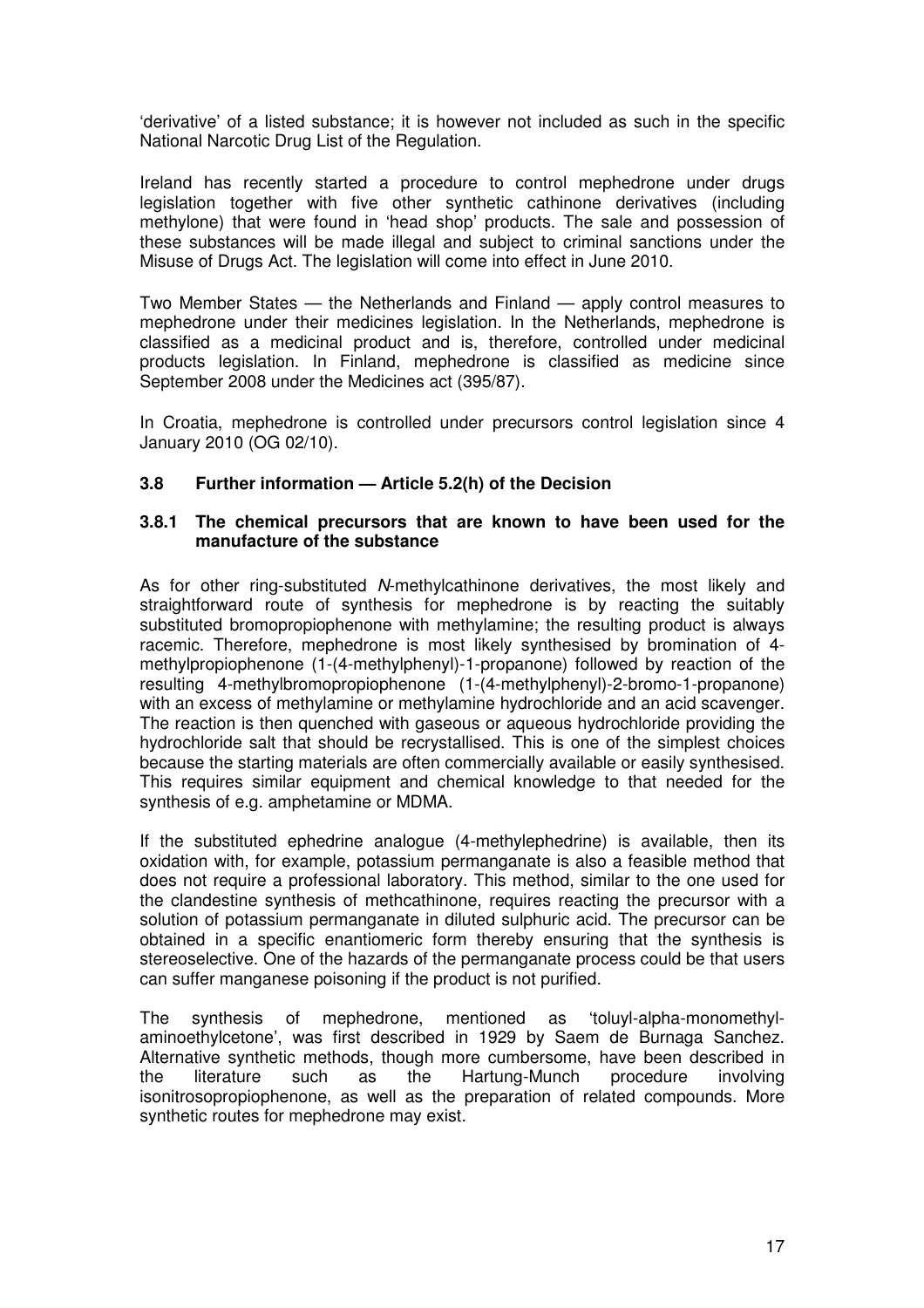However, as previously noted, mephedrone is readily available on the Internet where it may be purchased in bulk quantities. The main precursor of mephedrone, 4 methylpropiophenone is also available on the Internet.

#### **3.8.2 The mode and scope of the established or expected use of the new substance**

Amongst the Mixmag respondents, mephedrone was the fourth most commonly used drug (after cannabis, ecstasy and cocaine) and the most widely experienced 'legal high', with 33.6 % of the respondents having tried it in the last month, 37.3 % in the last year and 41.7 % in their lifetime. The figures for the second most common synthetic cathinone included in the survey — methylone — were 7.5 %, 10 % and 10.8 % respectively.

Mephedrone is usually available as a powder or tablets so it can be used orally, by nasal insufflation, intramuscular/intravenous injection and rectal insertion. Because of its physical characteristics (lability), it is unlikely that mephedrone is suitable for smoking. Oral use includes swallowing powder, capsules or tablets directly. The powder can also be dissolved in water or wrapped in cigarette paper ('bombing') prior to swallowing. The predominant routes currently appear to be oral ingestion and nasal insufflation. In the Mixmag survey, 70 % of mephedrone users reported nasal insufflation and 30 % oral ingestion. There are reports of individuals using mixed routes during a single session (oral and nasal, oral and rectal). Users report significant nasal irritation and there is the suggestion that they switch to oral administration after initial experience with nasal insufflation.

There are reports of intravenous injection of dissolved powder, particularly from Romania, where mephedrone as well as other synthetic cathinone derivatives have been identified in syringes mixed with heroin. In Ireland, mephedrone-containing products have been reported to be used in combination with or instead of heroin. There is also one case report from the United Kingdom of an individual who developed mephedrone toxicity after intramuscular injection of dissolved powder  $(^{25})$ . Combined use of mephedrone with alcohol, cocaine and heroine has been reported.

Single use doses reported on Internet user forums vary from 15 to 250 mg for oral ingestion and 5 to 125 mg for nasal insufflation. Users commonly report re-dosing during a single session with total doses typically being 0.5–1 g. Doses used in those presenting to healthcare services with acute toxicity range from 0.1–7.0 g.

There is anecdotal evidence that increased media coverage of mephedrone may have let to an increased general population and user awareness about the substance. EMCDDA has collected more than 200 media articles from January 2010 to the time of drafting this report (March 2010), 161 of them from the United Kingdom and 25 from the Irish popular press.

Reflecting the increased user interest in mephedrone a number of more common user names have emerged, for example: meph, drone, meow or meow meow, miaow or miaow miaow, bubble or bubbles  $(^{26})$ , bounce and subcoca.

j ( Media reports suggest that injecting mephedrone might have become popular in Guernsey among heroin injecting drug users.

 $(26)$ In Germany, this is reported to be as a mixture of mephedrone and methylone. In Scotland, five non-fatal overdoses due to consumption of 'Bubbles' (containing mephedrone) were reported at the beginning of 2010.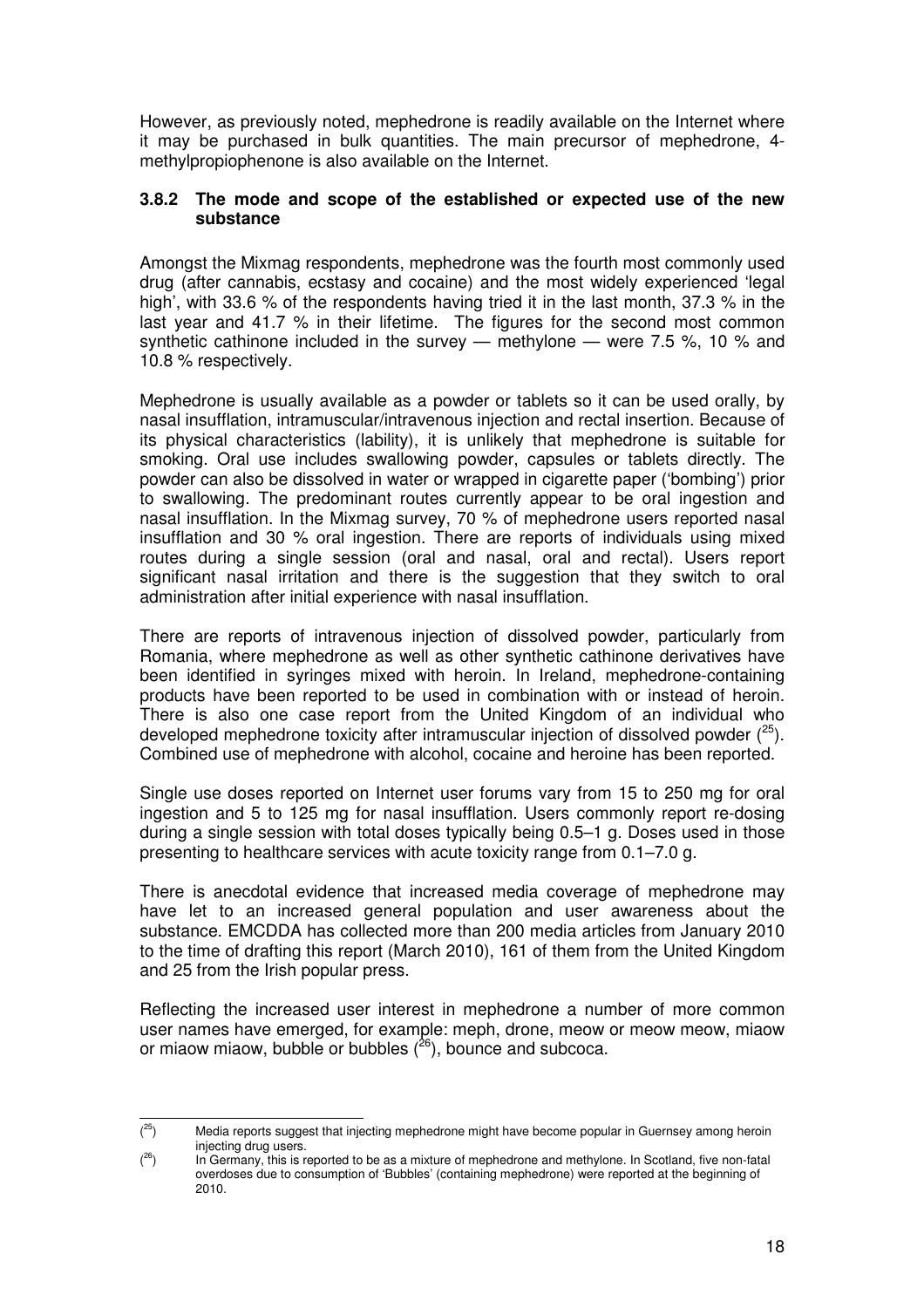More local names for mephedrone marketed products are: 'Rush' (Belgium); 'Miaou Miaou' (France); 'MMC Hammer' and 'Magic' (Germany); 'kapszula', 'kata', 'kati', 'mefi', 'mefó', 'mephisto', 'moonshine', 'piercing', 'zsuzsi' (Hungary); 'ronzio' (Italy); 'aka'(Malta); 'Mef', 'Mefko' (Slovenia); and 'Mef', 'Meffe', 'Räka', 'Krabba', 'Kräfta', 'Fisk', 'Torsk', 'Lax' and 'Fiskrens' (Sweden).

Irish head shop products sold as 'legal highs' that appear to contain mephedrone are 'Blow', 'Snow blow xxx'; 'bath salts', 'Hurricane Charlie', 'White Gold', 'White Aroma Crystals', 'Recharge', 'Volt', 'Star Dust', 'Flake', 'Wild Cat Oceanic Charge +', etc; and 'Ketones', 'Am Hi Co Doves', 'Doves', 'Rocket fuel', 'Xtacy', 'Speed Freak', 'Dynamite'and 'Diablos XXX'.

In Romania, samples containing powder and crystals were identified in products sold as 'bath salts' under different names: 'Flower Magic Powder', 'Flower Magic Powder+', 'Charge+' (<sup>27</sup>), 'Flower Power', 'Crush', 'Cristal bath', 'Dark+', 'Special Diamond', 'Special Gold', and 'Special Original'.

#### **3.8.3 Other use of the new psychoactive substance and the extent of such use, the risks associated with this use of the new psychoactive substance, including the health and social risks**

There are no indications that mephedrone may be used for other purposes. Furthermore, there is no evidence of mephedrone use as 'plant growth regulator', 'plant feeder', 'herbal bath salt' or 'hoover freshener', as widely advertised on the Internet.

In anticipation of Article 7.3 of the Decision in relation to the manufacturing of medicinal products in the European Union, the EMA requested information whether the new psychoactive substance mephedrone is used to manufacture a medicinal product:

- − which has been granted a marketing authorisation; or,
- − for which an application has been made for a marketing authorisation; or,
- − for which a marketing authorisation has been suspended by a competent authority

A preliminary search by the EMA revealed that mephedrone could theoretically be used in the synthesis of at least three active substances — pyrovalerone, pseudoephedrine or ephedrine. Therefore, in order to confirm the situation in reality, the EMA requested information on whether or not mephedrone is used in the manufacture of medicinal products containing these active substances. In the event of a positive response for any of the four substances, information was requested on:

− the active substance;

j (

- − the manufacturer of the active substance;
- − the invented name of the medicinal product;
- − the marketing authorisation holder (MAH) for the medicinal product.

The above questions were addressed to both human and veterinary competent authorities.

Of the 21 Member States that replied to EMA, 12 (Bulgaria, the Czech Republic, Germany, Estonia, Spain, Cyprus, Latvia, Lithuania, Poland, Romania, Slovakia and

<sup>27</sup>) In 2009, mephedrone and fluoromethcathinone were identified in 'Charge+' products, sometimes mixed with caffeine and lidocaine.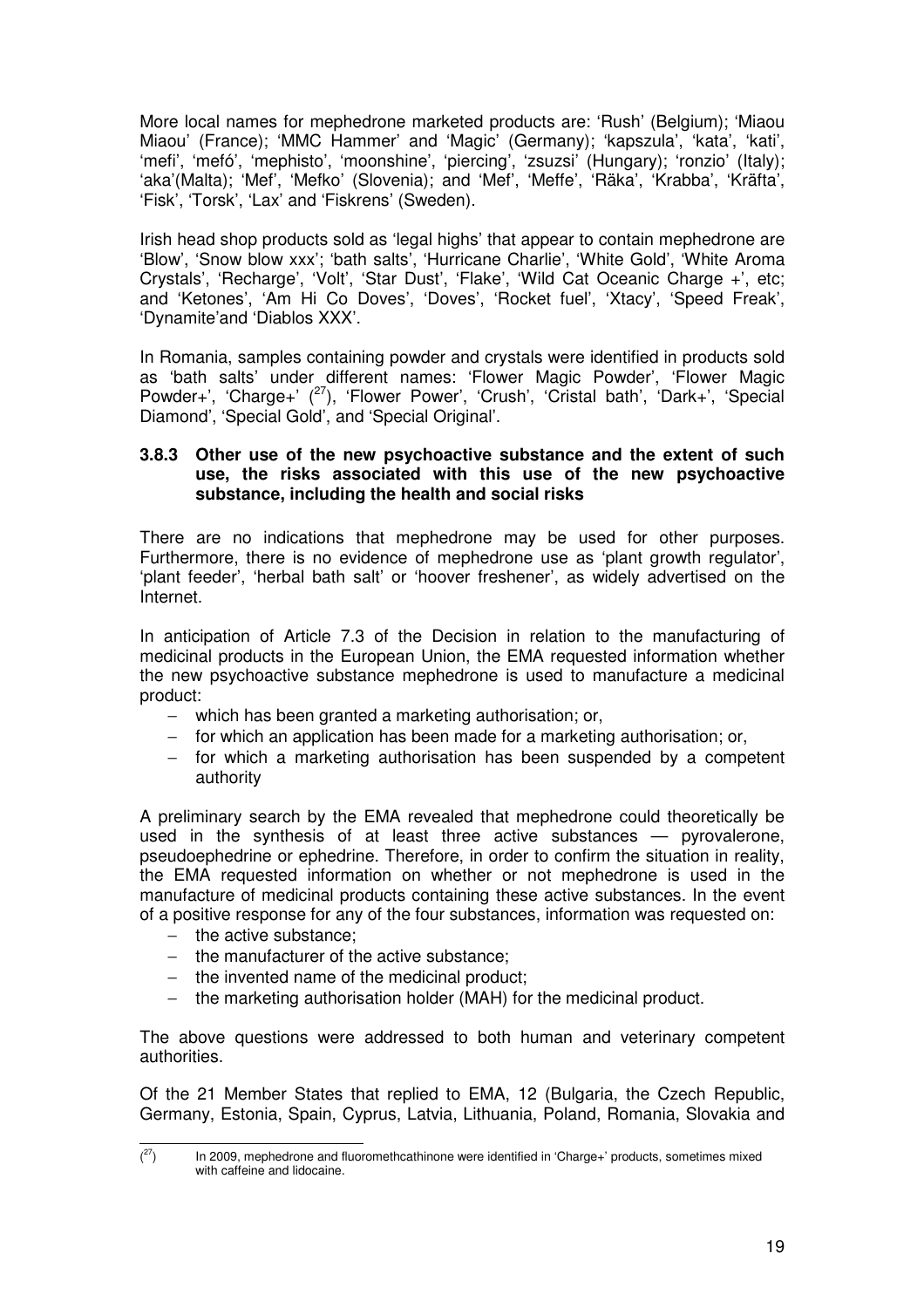the United Kingdom) gave a 'negative response'. Two Member States (Italy and Sweden) replied with an 'unknown'. Four Member States (Denmark, Hungary, the Netherlands and Portugal) did not answer these questions, while Belgium, France and Slovenia did not answer the questions but provided specific comments. Specific comments were also provided by Sweden.

Belgium reported that, theoretically, mephedrone could be used for the synthesis of ephedrine and pseudoephedrine, but it is 'unlikely that this is applied in practice' since the yield of such synthesis would not be economically viable. Furthermore, synthesis of pyrovalerone from mephedrone 'is even more unlikely.'

France reported that veterinary medicinal products containing ephedrine as active substance are authorised. The relevant dossiers do not contain any information about the use of mephedrone in the synthesis of this active substance. However, it was noted that some older reported cases do not include information about the manufacture of the active substance. In relation to two recently authorised veterinary medicinal products, there is no information about the manufacturing process of the active substance.

Slovenia reported that according to the data available to the NCA there are no pseudoephedrine and ephedrine-containing medicinal products for the production of which mephedrone is used.

Sweden reported that there are five nationally approved products which contain ephedrine or pseudoephedrine. It cannot be excluded that mephedrone is used in the synthesis of their active pharmaceutical ingredients, due to the fact that there is a lack of detailed information about the synthesis of the starting material. However, it can be noted that mephedrone is not mentioned in any dossier as a degradation product or impurity, which should be controlled by a test, either in the active pharmaceutical ingredients or in the product specifications.

# **4. Information from the EMA as requested by Article 5.3 of the Decision**

# **4.1 Marketing authorisation**

The 21 Member States which responded to the EMA's information request (see section 2) reported that the new psychoactive substance mephedrone has not obtained a marketing authorisation.

# **4.2 Application for a marketing authorisation**

The 21 Member States which responded to the EMA's information request (see section 2) reported that the new psychoactive substance mephedrone is not the subject of an application for a marketing authorisation.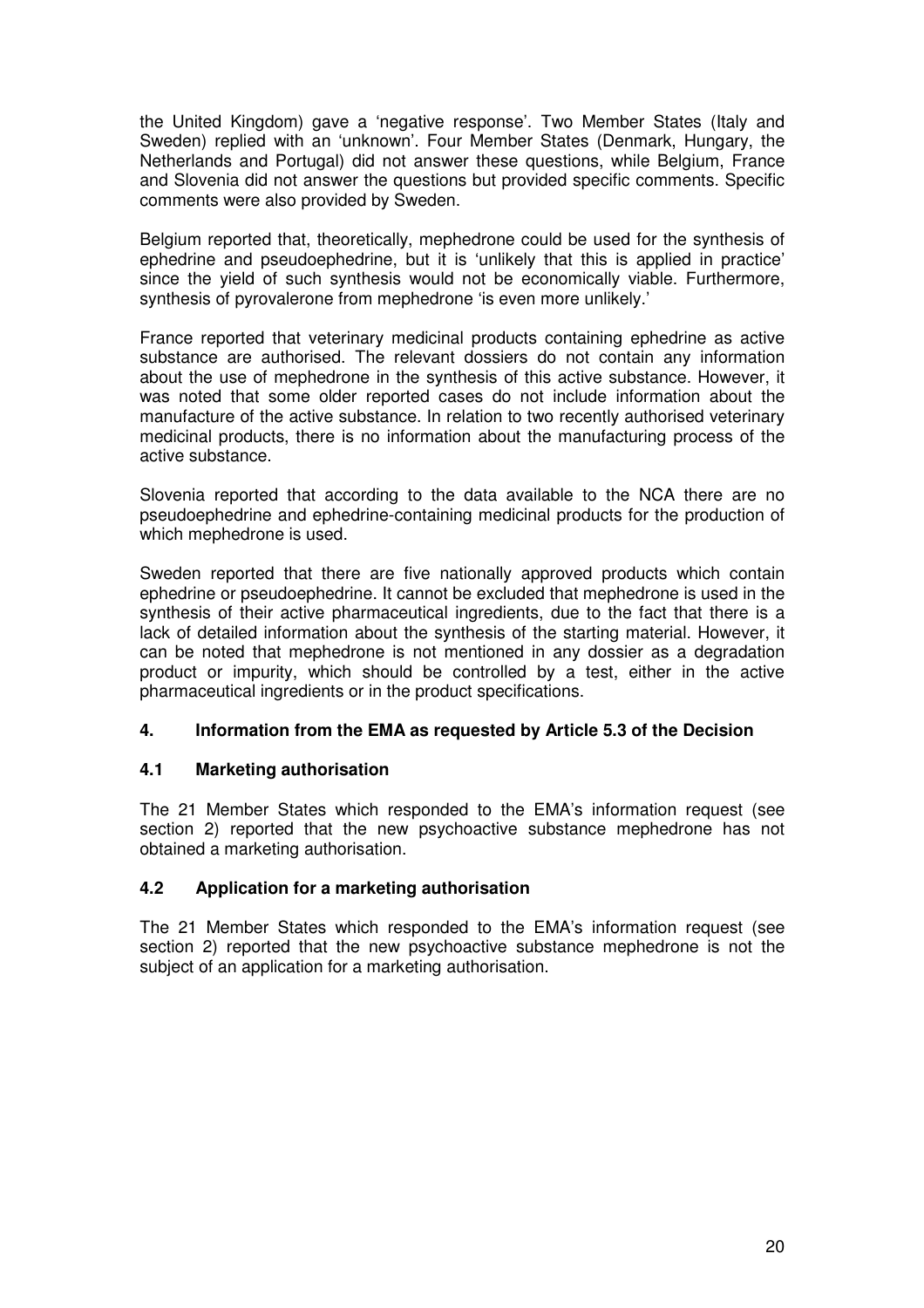# **4.3 Suspended marketing authorisation**

The 21 Member States which responded to the EMA's information request (see section 2) reported that there had been no cases of a suspended marketing authorisation that had been granted in respect of the new psychoactive substance mephedrone.

## **5. Summary of findings**

- 5.1 Mephedrone is a synthetic cathinone, and is the common name for 4 methylmethcathinone. It was first detected in November 2007 and notified via the EMCDDA's Early Warning System in March 2008.
- 5.2 Mephedrone is legally available over the Internet where it can be bought in retail quantities or in bulk. In the last two years, mephedrone and mephedronecontaining products are aggressively marketed by various online mephedronespecific suppliers as a 'legal-high' – a legal alternative to ecstasy or cocaine. In some Member States users may source mephedrone from specialised shops (head/smart shops) or street level drug dealers.
- 5.3 Twenty Member States as well as Croatia and Norway reported to Europol and the EMCDDA seizures of mephedrone in powder form or tablets, ranging from 2 grams up to more than 130 kilograms of mephedrone seized, the latter equalling approximately 260 000 tablets.
- 5.4 There is currently limited information to underpin large-scale processing and distribution of mephedrone and the role of organised crime. However, with one Member State reporting the involvement of organised crime in trafficking and another confirming organised crime involvement with two seizures of large scale tableting sites as well as several seizures of tablets with different logo imprints suggests a possible increasing involvement of organised crime in the trafficking and wholesale distribution of mephedrone.
- 5.5 Five Member States indicate that legal production and distribution takes place from Asia and in particular China with one Member State confirming such importation during 2008.
- 5.6 There are no published studies on the pharmacokinetics or pharmacodynamics of mephedrone in animals or human volunteers. Information on the effects of mephedrone is limited to unconfirmed user reports. From these it appears that the desired effects and common adverse effects are similar to those seen with other stimulant drugs such as MDMA, amphetamines and cocaine. There is detailed information available on the acute health effects associated with mephedrone toxicity from clinical case series. The acute health effects seen in mephedrone toxicity are broadly similar to those seen with other stimulant drugs. Users report 'craving' in relation to mephedrone use which has the potential to lead to mephedrone dependency, and there are confirmed reports of mephedrone-dependence occurring. There has been one confirmed fatality attributed directly to mephedrone use.
- 5.7 Evidence of mephedrone use and associated toxicity has been increasing, in 2009 and 2010, particularly in the United Kingdom.
- 5.8 There are limited reports of crime and anti-social behaviour related to mephedrone use and supply.